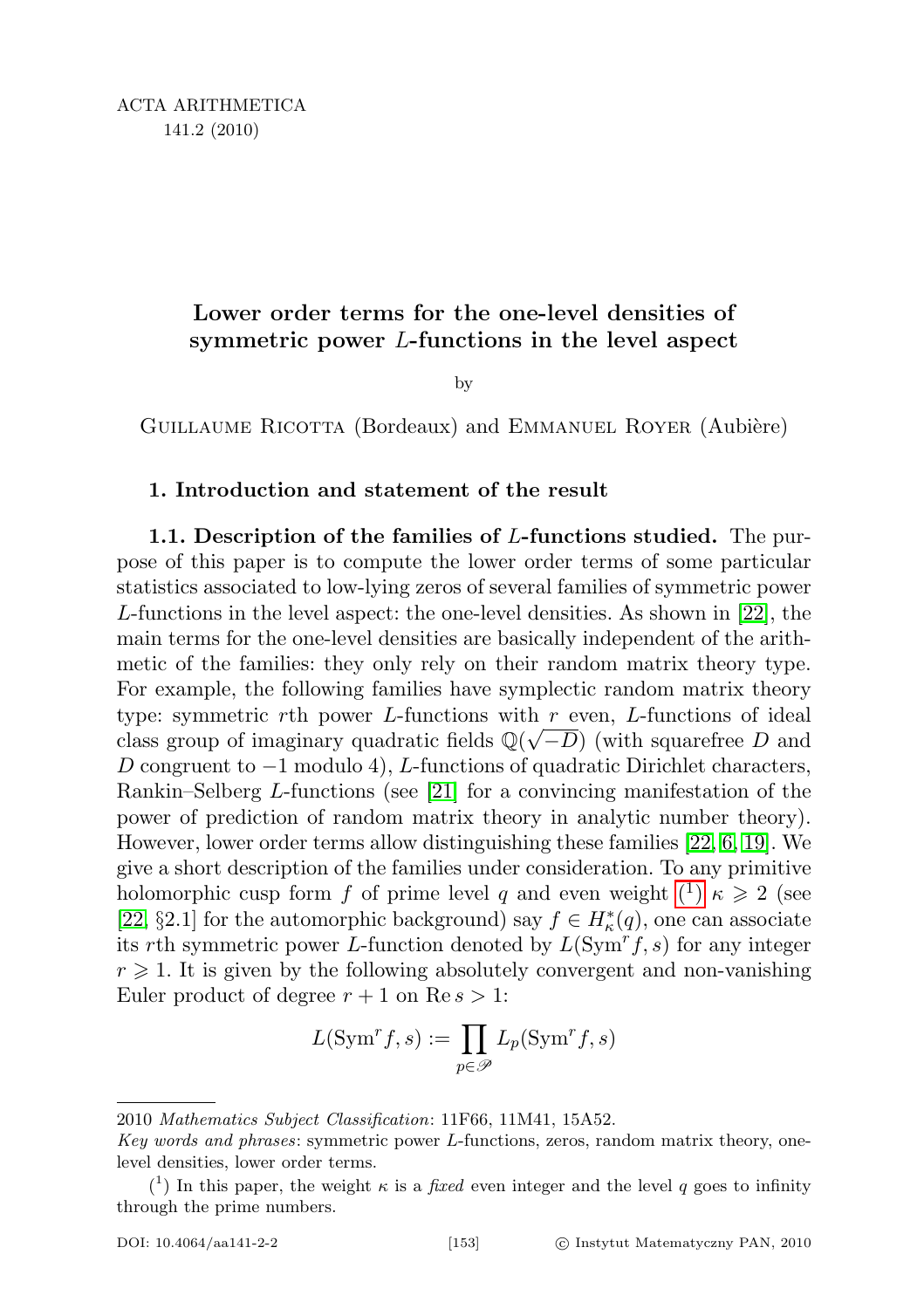where

$$
L_p(\mathrm{Sym}^r f, s) := \prod_{i=0}^r \left(1 - \frac{\alpha_f(p)^i \beta_f(p)^{r-i}}{p^s}\right)^{-1}
$$

for any prime number p (we write  $p \in \mathscr{P}$ ). From now on,  $\alpha_f(p)$ ,  $\beta_f(p)$ are the Satake parameters of f at the prime number p and  $(\lambda_f(n))_{n\geq 1}$  is its sequence of Hecke eigenvalues, which is arithmetically normalised:  $\lambda_f(1) = 1$ and  $|\lambda_f(p)| \leq 2$  for any prime p. We also define [\[4,](#page-16-1) (3.16) and (3.17)] a local factor at  $\infty$  which is given by a product of  $r + 1$  Gamma factors

$$
\Gamma_{\mathbb{R}}(s) := \pi^{-s/2} \Gamma(s/2),
$$

namely

$$
L_{\infty}(\operatorname{Sym}^r f, s)
$$
  
 :=  $\prod_{0 \le a \le (r-1)/2} \Gamma_{\mathbb{R}} \left( s + \frac{(2a+1)(\kappa - 1)}{2} \right) \Gamma_{\mathbb{R}} \left( s + 1 + \frac{(2a+1)(\kappa - 1)}{2} \right)$ 

if r is odd and

$$
L_{\infty}(\operatorname{Sym}^r f, s) := \Gamma_{\mathbb{R}}(s + \mu_{\kappa, r}) \prod_{1 \leq a \leq r/2} \Gamma_{\mathbb{R}}(s + a(\kappa - 1)) \Gamma_{\mathbb{R}}(s + 1 + a(\kappa - 1))
$$

if  $r$  is even, where

$$
\mu_{\kappa,r} := \begin{cases} 1 & \text{if } r(\kappa - 1)/2 \text{ is odd,} \\ 0 & \text{otherwise.} \end{cases}
$$

The completed L-function is defined by

$$
\Lambda(\operatorname{Sym}^r f, s) := (q^r)^{s/2} L_{\infty}(\operatorname{Sym}^r f, s) L(\operatorname{Sym}^r f, s)
$$

and  $q<sup>r</sup>$  is the arithmetic conductor. We will need some control on the analytic behaviour of this function. Unfortunately, such information is not currently known in all generality. We sum up our main assumption in the following statement.

HYPOTHESIS Nice $(r, f)$ . The function  $\Lambda(\text{Sym}^r f, s)$  is a completed Lfunction in the sense that it has the following nice analytic properties:

- it can be extended to a holomorphic function of order 1 on  $\mathbb{C}$ ,
- it satisfies a functional equation of the shape

$$
\Lambda(\mathrm{Sym}^r f, s) = \varepsilon(\mathrm{Sym}^r f) \Lambda(\mathrm{Sym}^r f, 1 - s)
$$

where the sign  $\varepsilon(Sym^r f) = \pm 1$  of the functional equation is given by

$$
\varepsilon(\operatorname{Sym}^r f) := \begin{cases} +1 & \text{if } r \text{ is even,} \\ \varepsilon_f(q)\varepsilon(\kappa, r) & \text{otherwise} \end{cases}
$$

with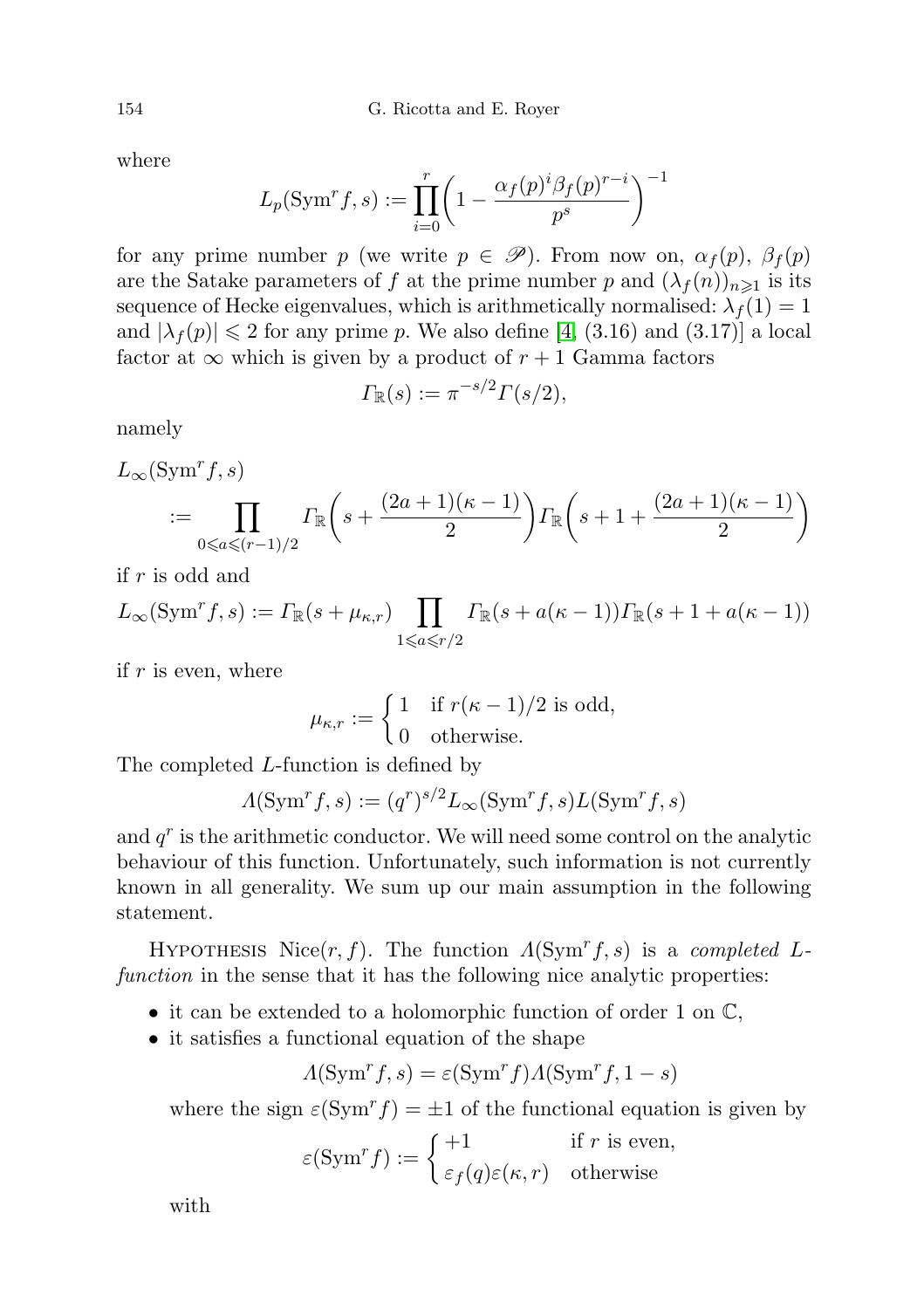$$
\varepsilon(\kappa, r) := i^{(\frac{r+1}{2})^2(\kappa - 1) + \frac{r+1}{2}} = \begin{cases} i^{\kappa} & \text{if } r \equiv 1 \pmod{8}, \\ -1 & \text{if } r \equiv 3 \pmod{8}, \\ -i^{\kappa} & \text{if } r \equiv 5 \pmod{8}, \\ +1 & \text{if } r \equiv 7 \pmod{8} \end{cases}
$$
  
and  $\varepsilon_f(q) = -\sqrt{q} \lambda_f(q) = \pm 1$ .

REMARK 1. Hypothesis Nice $(r, f)$  is known for  $r = 1$  (E. Hecke [\[10,](#page-17-3) [11,](#page-17-4) 12,  $|r| = 2$  thanks to the work of S. Gelbart and H. Jacquet [\[7\]](#page-16-2) and  $r = 3, 4$  from the works of H. Kim and F. Shahidi [\[16,](#page-17-6) [15,](#page-17-7) [14\]](#page-17-8). In addition, Rankin/Selberg theory enabled H. Kim and F. Shahidi to prove the functional equation and the meromorphic continuation to  $\mathbb C$  for  $k = 5, \ldots, 9$  and the holomorphy in  $\text{Re } s > 1$  for  $k = 5, \ldots, 8$ . Note that the holomorphy at  $s = 1$  is expected since a holomorphic cusp form of prime level and trivial character is not of CM type. Very recently, a proof of the non-vanishing and the holomorphy of  $L(Sym<sup>r</sup>f, s)$  on Re  $s \geq 1$  for any primitive holomorphic cusp form f of prime level q, trivial character and even weight f and any  $r \geq 1$  has been announced by Barnet-Lamb, Geraghty, Harris & Taylor [\[1,](#page-16-3) Theorem B].

We aim at studying the lower order terms of the one-level density for the family of L-functions given by

$$
\bigcup_{q \in \mathscr{P}} \{ L(\mathrm{Sym}^r f, s) : f \in H^*_\kappa(q) \}
$$

for any integer  $r \geqslant 1$  and for the corresponding signed subfamilies (see [\[22\]](#page-17-0) for more details).

1.2. One-level densities of the families. The purpose of this work is to determine the lower order terms of the one-level densities associated to the above families of L-functions. Let us give the statement of our result, in which  $\nu$  is a positive real number,  $\Phi$  is an even Schwartz function whose Fourier transform  $\Phi$  is compactly supported in  $[-\nu, +\nu]$  (denoted by  $\Phi \in$  $\mathscr{S}_{\nu}(\mathbb{R})$  and f is a primitive holomorphic cusp form of prime level q and even weight  $\kappa \geqslant 2$  for which Hypothesis Nice(r, f) holds (2[\).](#page-2-0) We refer to [\[22,](#page-17-0) §2.2] for the probabilistic background. Note that, thanks to the Fourier inversion formula, such a function  $\Phi$  can be extended to an entire even function which satisfies

$$
\forall s \in \mathbb{C}, \quad \Phi(s) \ll_n \frac{\exp(\nu |\operatorname{Im} s|)}{(1+|s|)^n}
$$

<span id="page-2-0"></span><sup>(</sup> 2 ) Note that we do not assume any Generalised Riemann Hypothesis for the symmetric power L-functions.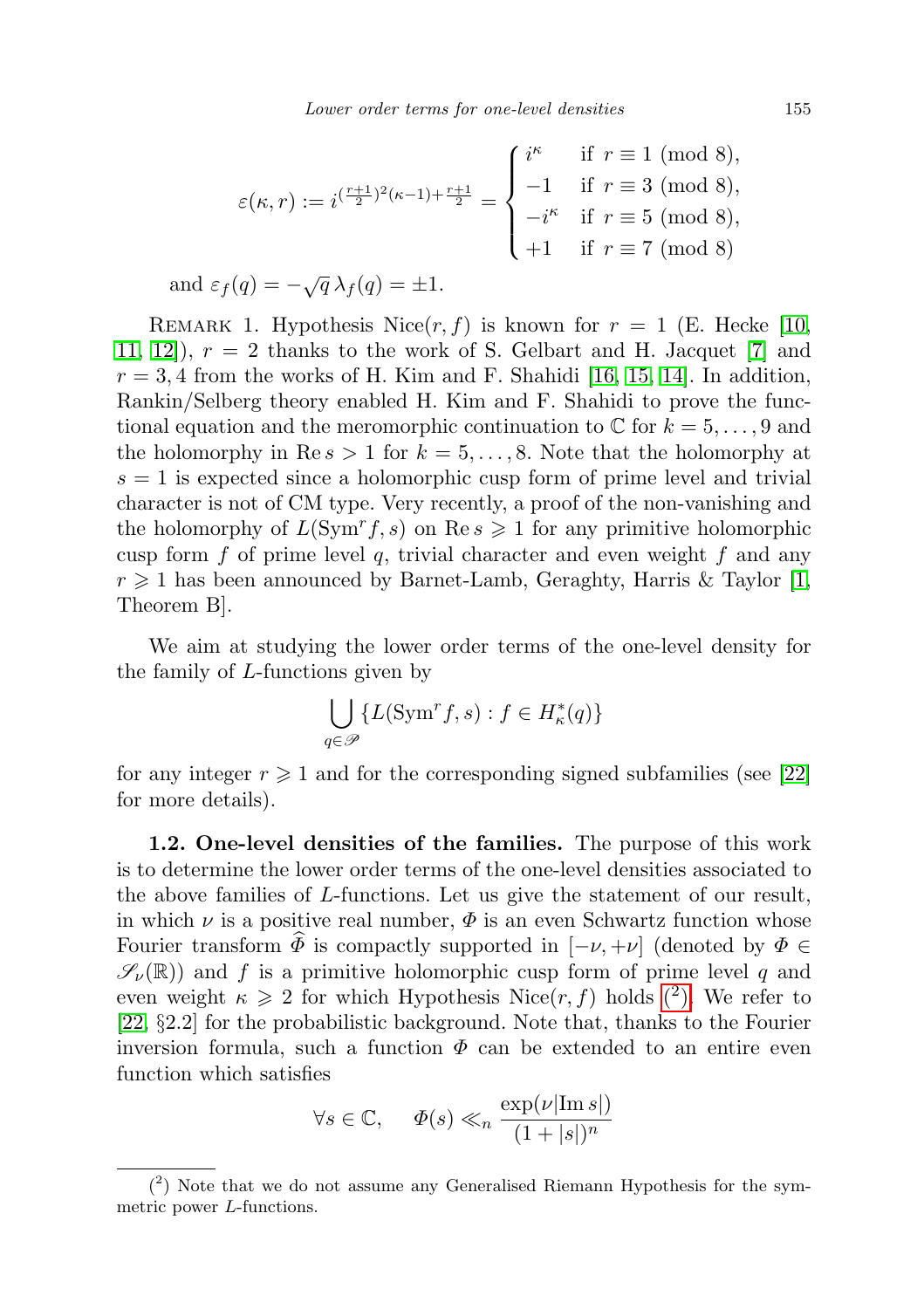for any integer  $n \geq 0$  according to [\[25,](#page-17-9) Theorem 7.22]. The *one-level density* (relative to  $\Phi$ ) of Sym<sup>r</sup>f is defined by

$$
D_{1,q}[\Phi;r](f) := \sum_{\rho,\,\Lambda(\mathrm{Sym}^r f, \rho) = 0} \Phi\left(\frac{\log(q^r)}{2i\pi} \left(\mathrm{Re}\,\rho - \frac{1}{2} + i\,\mathrm{Im}\,\rho\right)\right)
$$

where the sum is over all non-trivial zeros  $\rho$  of  $L(Sym<sup>r</sup>f, s)$  repeated with multiplicities. The *asymptotic expectation* of the one-level density is by definition

$$
\lim_{\substack{q \text{ prime} \\ q \to +\infty}} \sum_{f \in H^*_\kappa(q)} \omega_q(f) D_{1,q}[\Phi; r](f)
$$

where

$$
\omega_q(f) := \frac{\Gamma(\kappa - 1)}{(4\pi)^{\kappa - 1} \langle f, f \rangle_q}
$$

is the harmonic weight (<sup>3</sup>[\)](#page-3-0) of f and  $\langle \cdot, \cdot \rangle_q$  is Petersson's inner product on the modular curve of level q. Before stating our result, we define some constants. Let  $\theta$  stand for the first Chebyshev function

<span id="page-3-2"></span><span id="page-3-1"></span>
$$
\theta(t) := \sum_{\substack{p \in \mathcal{P} \\ p \leqslant t}} \log p.
$$

The first constant is

(1.1) 
$$
C_{\text{PNT}} := \left(1 + \int_{1}^{+\infty} \frac{\theta(t) - t}{t^2} dt\right).
$$

The second constant is

(1.2) 
$$
C := \sum_{p \in \mathscr{P}} \frac{\log p}{p^{3/2} - p}.
$$

The last one is

<span id="page-3-3"></span>
$$
(1.3) \tC_{\infty} := -(r+1)\log \pi + C_{\Gamma}
$$

where

$$
C_{\Gamma} := \sum_{0 \le a \le (r-1)/2} \left\{ \frac{\Gamma'}{\Gamma} \left( \frac{1}{4} + \frac{(2a+1)(\kappa - 1)}{4} \right) + \frac{\Gamma'}{\Gamma} \left( \frac{1}{4} + \frac{1}{2} + \frac{(2a+1)(\kappa - 1)}{4} \right) \right\}
$$

if r is odd and

$$
C_{\Gamma} := \frac{\Gamma'}{\Gamma} \left( \frac{1}{4} + \frac{\mu_{\kappa,r}}{2} \right) + \sum_{1 \leq a \leq r/2} \left\{ \frac{\Gamma'}{\Gamma} \left( \frac{1}{4} + \frac{a(\kappa - 1)}{2} \right) + \frac{\Gamma'}{\Gamma} \left( \frac{1}{4} + \frac{1}{2} + \frac{a(\kappa - 1)}{2} \right) \right\}
$$

<span id="page-3-0"></span> $(3)$  An explanation why this factor facilitates the computations, a way to remove it, and its impact on lower order terms can be found in [\[17\]](#page-17-10).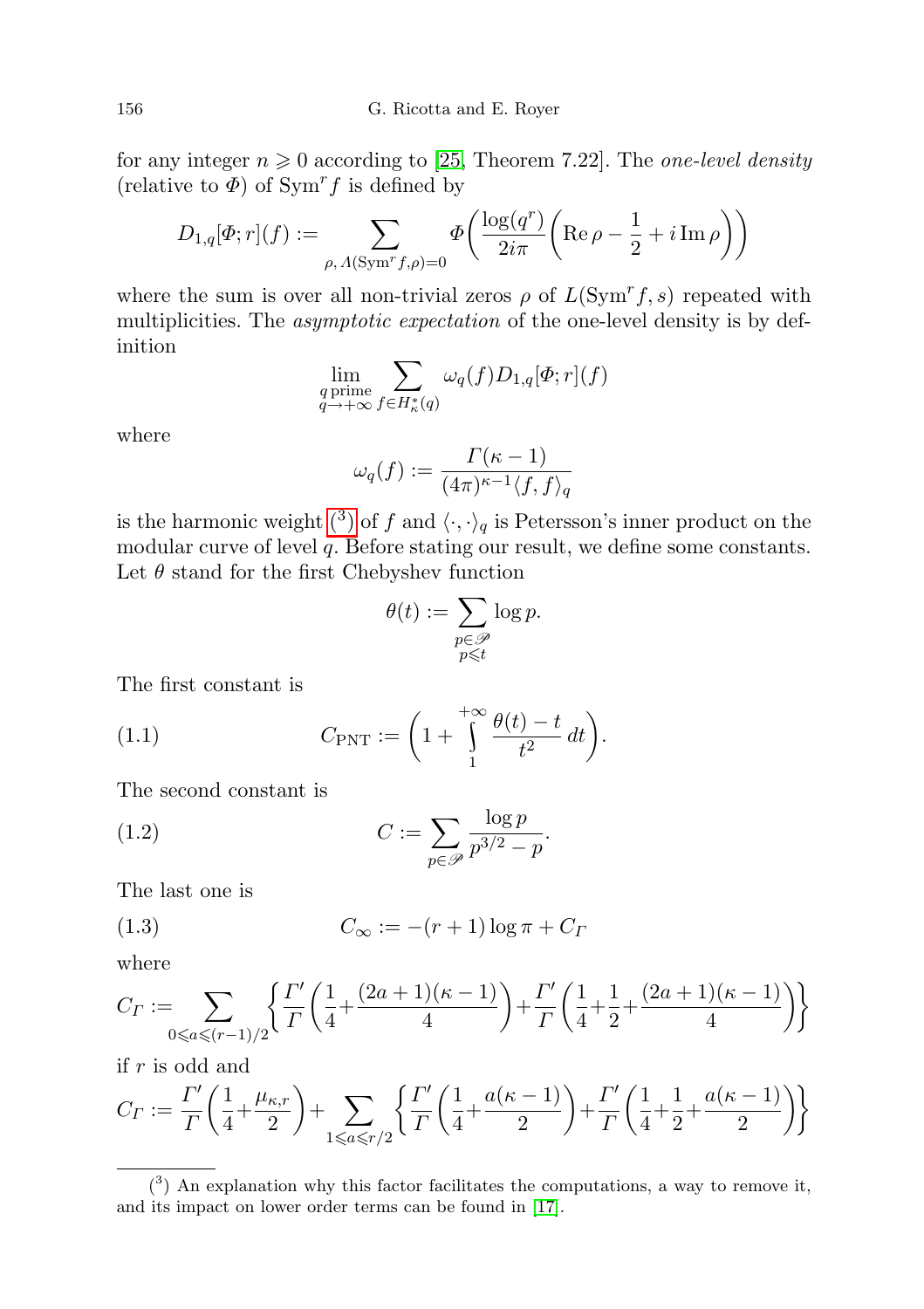if  $r$  is even. Finally, let us define

$$
\delta_{2|r} := \begin{cases} 1 & \text{if } r \text{ is even,} \\ 0 & \text{otherwise.} \end{cases}
$$

<span id="page-4-0"></span>THEOREM A. Let  $r \geq 1$  be any integer and  $\varepsilon = \pm 1$ . Assume that Hypoth $e$ sis Nice $(r, f)$  holds for any prime number q and any primitive holomorphic cusp form of level q and even weight  $\kappa \geq 2$ . Let

$$
\nu_{1,\max}(r,\kappa,\theta_0) := \left(1 - \frac{1}{2(\kappa - 2\theta_0)}\right) \frac{2}{r^2}
$$

with  $\theta_0 = 7/64$ . If  $\nu < \nu_{1,\text{max}}(r,\kappa,\theta_0)$  then the asymptotic expectation of the one-level density is

$$
\sum_{f \in H_{\kappa}^*(q)} \omega_q(f) D_{1,q}[\Phi; r](f) = \left[ \widehat{\Phi}(0) + \frac{(-1)^{r+1}}{2} \Phi(0) \right] + [C_{\infty} - 2(-1)^r C_{\text{PNT}} - 2\delta_{2|r} C] \frac{\widehat{\Phi}(0)}{\log(q^r)} + O\left(\frac{1}{\log^3(q^r)}\right).
$$

REMARK 2. The main terms of the asymptotic expectation of these onelevel densities have already been found in [\[22,](#page-17-0) [9\]](#page-17-11). The new information is the lower order terms, namely terms of size  $1/\log(q^r)$ . Note that the arithmetic of the family does not enter the main terms but surfaces in the lower order ones. These results give further evidence for the fact that while the main terms for the one-level densities for low-lying zeros of families of L-functions are essentially of random matrix theory type, the lower order terms really depend on the arithmetic of the family. Universality is broken through these lower order terms.

REMARK 3. As will be seen in the proof of Proposition [3.1,](#page-9-0) the constant  $C_{\text{PNT}}$  does not come from specific properties of our family. It has already appeared in other families [\[26,](#page-17-12) [20\]](#page-17-13). According to [\[23\]](#page-17-14),

$$
C_{\text{PNT}} = -\gamma - \sum_{p \in \mathcal{P}} \frac{\log p}{p^2 - p} = -\lim_{x \to +\infty} \left[ \log x - \sum_{\substack{p \in \mathcal{P} \\ p \leq x}} \frac{\log p}{p} \right]
$$

where  $\gamma$  is Euler–Mascheroni's constant. Note that the first series occurring in the above equation is very slowly convergent, hence it is not so useful to compute the value of this constant. It is shown in [\[5\]](#page-16-4) that

$$
C_{\text{PNT}} = -\gamma - \sum_{\substack{p \in \mathscr{P} \\ p \leqslant P}} \frac{\log p}{p^2 - p} + \sum_{k > 1} \mu(k) \bigg( \frac{\zeta'(k)}{\zeta(k)} + \sum_{\substack{p \in \mathscr{P} \\ p \leqslant P}} \frac{\log p}{p^k - 1} \bigg),
$$

where the Möbius summand is bounded by  $P^{1-k}$ . It is possible to evaluate  $C_{\text{PNT}}$  with Pari-Gp [\[2\]](#page-16-5). For instance, using a method developed by Henri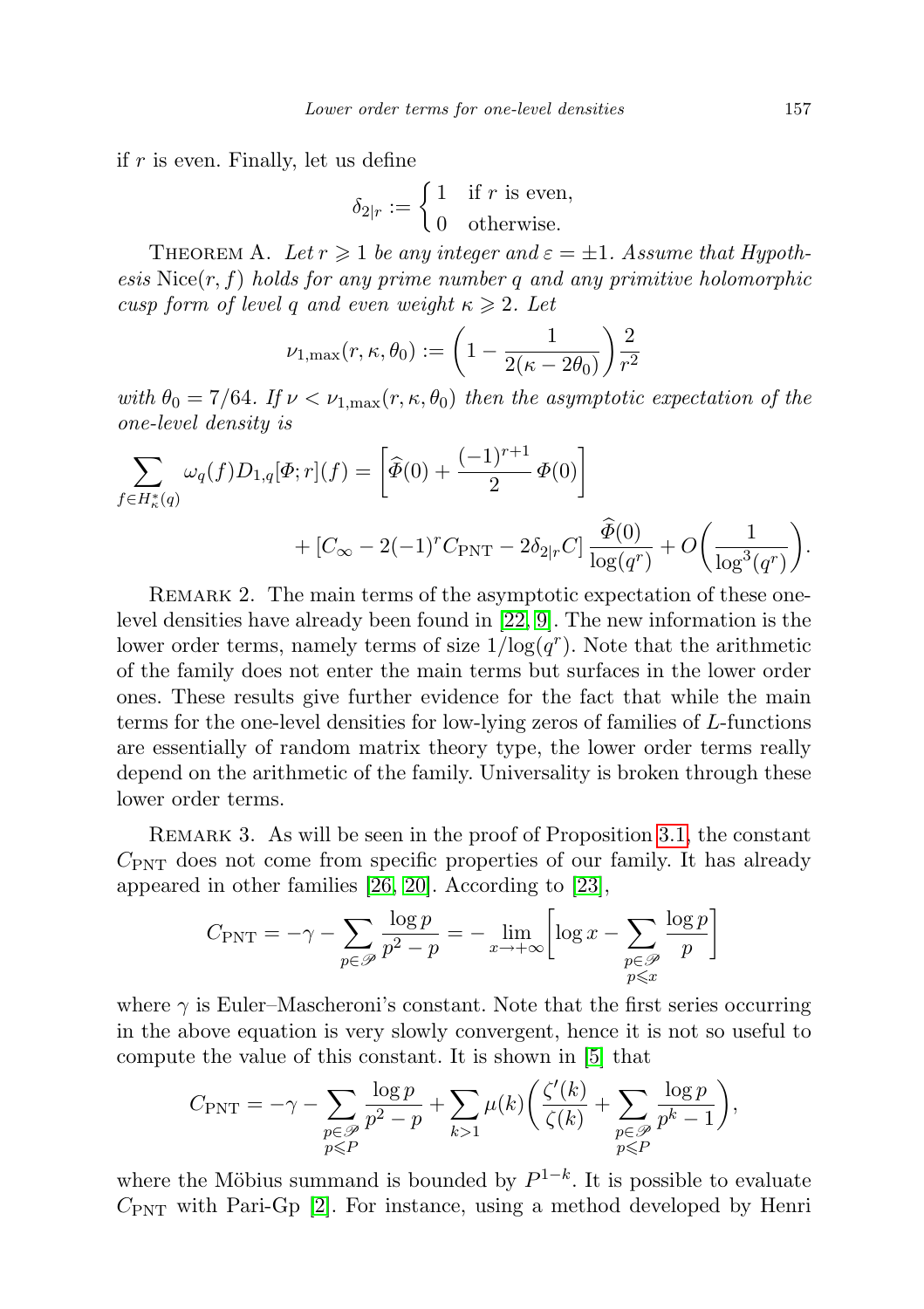Cohen, David Broadhurst used 67 minutes on a 2.2 GHz Opteron to evaluate 5000 decimal places with  $P = 6779$  [\[3\]](#page-16-6). We extract the following value:

 $C_{\rm PNT} = -1.3325822757332208817658287760710277488384594890424.$ 

REMARK 4. To compute C we define  $u_0(l) = 1$ ,  $u_1(l) = #{d | l: 3 \le d \le}$  $l/2$ } and

$$
u_k(l) = \sum_{\substack{d|l \\ 3 \cdot 2^{k-1} \le d \le l/2}} u_{k-1}(d).
$$

We obtain

$$
C = \sum_{l \ge 3} \left( -\frac{\zeta'}{\zeta} \left( \frac{l}{2} \right) \sum_{k=0}^K (-1)^k u_k(l) \right) + (-1)^K \sum_{l \ge 3 \cdot 2^K} u_{K+1}(l) \sum_p \frac{\log p}{p^{l/2}}.
$$

With Pari-Gp [\[2\]](#page-16-5), we get (in a few seconds)

 $\rightarrow$ 

 $C = 2.4768363850223143869989006981742171092171056763516.$ 

REMARK 5. Using the relations

$$
\frac{\Gamma'}{\Gamma}(z) + \frac{\Gamma'}{\Gamma}\left(z + \frac{1}{2}\right) = 2\frac{\Gamma'}{\Gamma}(2z) - 2\log 2,
$$

and

$$
\frac{\Gamma'}{\Gamma}(z+n) = \frac{\Gamma'}{\Gamma}(z) + \sum_{j=0}^{n-1} \frac{1}{z+j}
$$

together with the special values

$$
\frac{\Gamma'}{\Gamma}(1) = -\gamma, \quad \frac{\Gamma'}{\Gamma}\left(\frac{1}{4}\right) = -\gamma - \frac{\pi}{2} - 3\log 2, \quad \frac{\Gamma'}{\Gamma}\left(\frac{3}{4}\right) = -\gamma + \frac{\pi}{2} - 3\log 2
$$

[\[8,](#page-16-7) (8.365.6), (8.365.3), (8.366.1), (8.366.3), (8.366.4)] we obtain

$$
C_{\infty} = 2 \sum_{j=1}^{\lfloor r(\kappa-1)-1 \rfloor/2} \frac{1}{j} \left( \frac{r+1}{2} - \left\lceil \frac{2j+1}{2(\kappa-1)} - \frac{1}{2} \right\rceil \right) - (r+1)(\gamma + \log 2 + \log \pi)
$$

if r is odd and

r(κ

$$
C_{\infty} = 4 \sum_{j=1}^{r(\kappa-1)/2} \frac{1}{2j-1} \left( \frac{r}{2} - \left[ \frac{j}{\kappa-1} \right] + 1 \right) - (r+1)(\gamma+3\log 2 + \log \pi) - (-1)^{r/2} \frac{\pi}{2}
$$

if r is even, where  $\lceil \cdot \rceil$  stands for the ceiling function. It follows that if r is large enough ( $\kappa$  being fixed) or if  $\kappa$  is large enough ( $r$  being fixed) the coefficient of the lower order term (i.e. the one of  $\widehat{\Phi}(0)/\log(q^r)$ ) is positive. In particular, in this cases, the families under consideration have more zeros than what is predicted by the random matrix theory model. For small values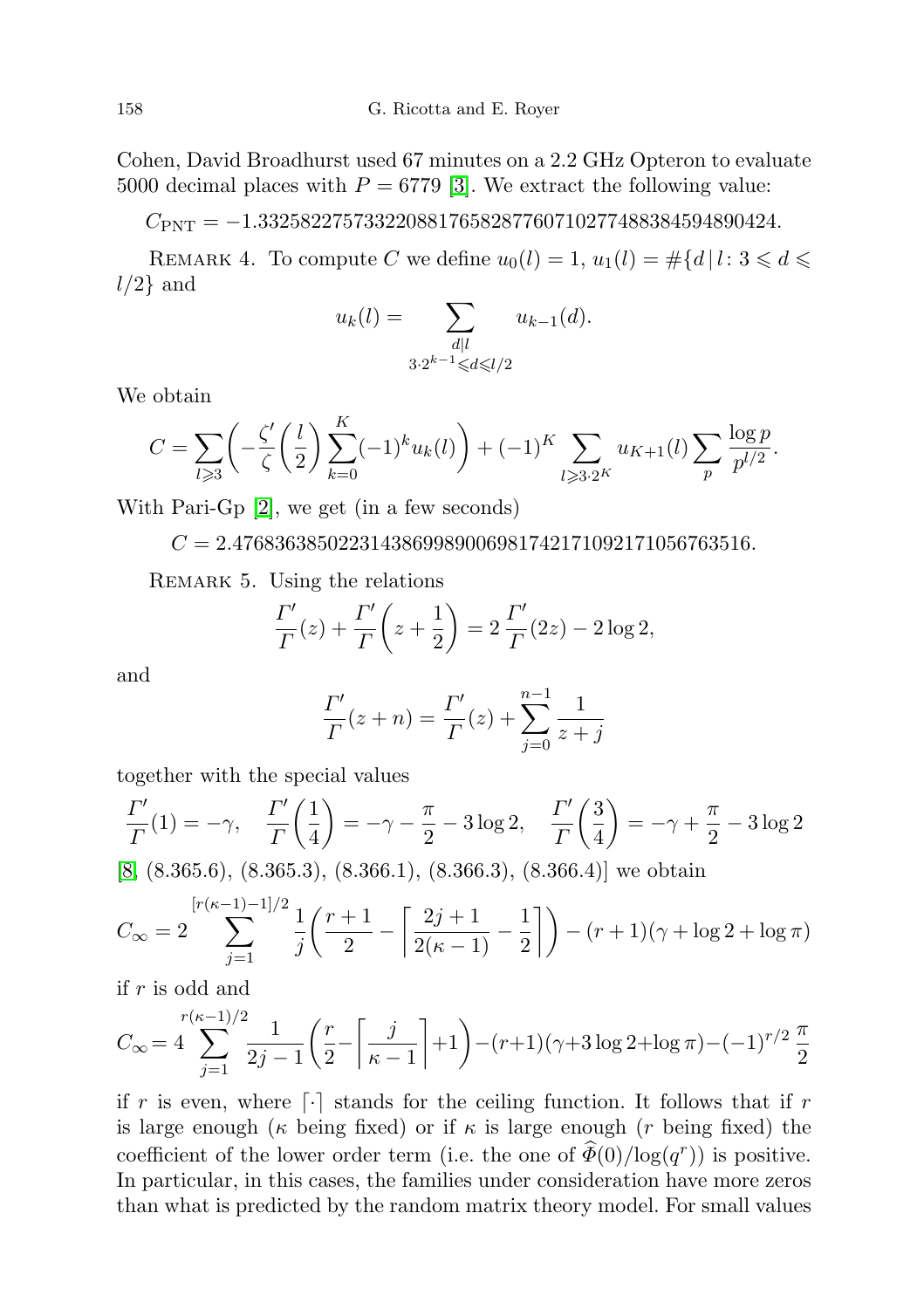| $\boldsymbol{r}$<br>$\boldsymbol{k}$ |                | 3              | 5        | $\overline{7}$ | 11       | 13       | 33      | 35    |
|--------------------------------------|----------------|----------------|----------|----------------|----------|----------|---------|-------|
| $\overline{2}$                       | $-7.49$        | $-10.32$       | $-12.15$ | $-13.31$       | $-14.24$ | $-14.17$ | $-1.83$ | 0.21  |
| $\overline{4}$                       | $-5.49$        | $-6.15$        | $-5.80$  | $-4.77$        | $-1.31$  | 0.95     | 35.26   | 39.50 |
| $\boldsymbol{r}$<br>$\boldsymbol{k}$ | $\overline{2}$ | $\overline{4}$ | 6        | 8              | 12       | 14       | 32      | 34    |
| $\overline{2}$                       | $-8.12$        | $-13.53$       | $-11.86$ | $-15.90$       | $-16.44$ | $-13.08$ | $-5.00$ | 0.12  |
| $\overline{4}$                       | $-5.98$        | $-9.22$        | $-5.35$  | $-7.20$        | $-3.35$  | 2.19     | 30.04   | 37.37 |

<span id="page-6-0"></span>Table 1. Some values of the lower order coefficient

(see Table [1\)](#page-6-0), the lower order term coefficient is negative, showing a lack of zeros compared to what is predicted by the random matrix theory model.

REMARK 6. Note that  $\theta_0 = 7/64$  is the best known approximation tow-ards Ramanujan–Petersson–Selberg's conjecture (see [\[22,](#page-17-0) hypothesis  $H_2(\theta)$ , p. 16]) thanks to the works of H. Kim, F. Shahidi and P. Sarnak ([\[15,](#page-17-7) [14\]](#page-17-8)). The value  $\theta = 0$  is expected.

Remark 7. It is clear from the proof of Theorem [A](#page-4-0) that the same result holds for the signed families with the same restriction on the support as in [\[22\]](#page-17-0).

REMARK 8. The particular case  $r = 1$  has already been investigated in [\[17\]](#page-17-10).

NOTATION. Recall that  $\mathscr P$  stands for the set of prime numbers. The main parameter in this paper is a prime number  $q$ , called the *level*, which goes to infinity through  $\mathscr{P}$ . If f and g are C-valued functions of  $q \in \mathscr{P}$  then the notations  $f(q) \ll_A g(q)$  or  $f(q) = O_A(g(q))$  mean that  $|f(q)|$  is smaller than a "constant" (which only depends on A) times  $g(q)$  at least for q a large enough prime number.

2. Chebyshev polynomials and Hecke eigenvalues. Recall that the general facts about holomorphic cusp forms can be found in [\[22,](#page-17-0)  $\S 2.1$ ]. Let  $p \neq q$  be a prime number and  $f \in H^*_\kappa(q)$ . Denote by  $\chi_{\rm St}$  the character of the standard representation St of  $SU(2)$ . By the work of Deligne, there exists  $\theta_{f,p} \in [0, \pi]$  such that

$$
\lambda_f(p) = \chi_{\rm St} \begin{pmatrix} e^{i\theta_{f,p}} & 0 \\ 0 & e^{-i\theta_{f,p}} \end{pmatrix}.
$$

Moreover, the multiplicativity relation reads

<span id="page-6-1"></span>(2.1) 
$$
\lambda_f(p^{\nu}) = \chi_{\text{Sym}^{\nu}} \begin{pmatrix} e^{i\theta_{f,p}} & 0\\ 0 & e^{-i\theta_{f,p}} \end{pmatrix} = X_{\nu} \begin{pmatrix} \chi_{\text{St}} \begin{pmatrix} e^{i\theta_{f,p}} & 0\\ 0 & e^{-i\theta_{f,p}} \end{pmatrix} \end{pmatrix}
$$

$$
= X_{\nu} (\lambda_f(p))
$$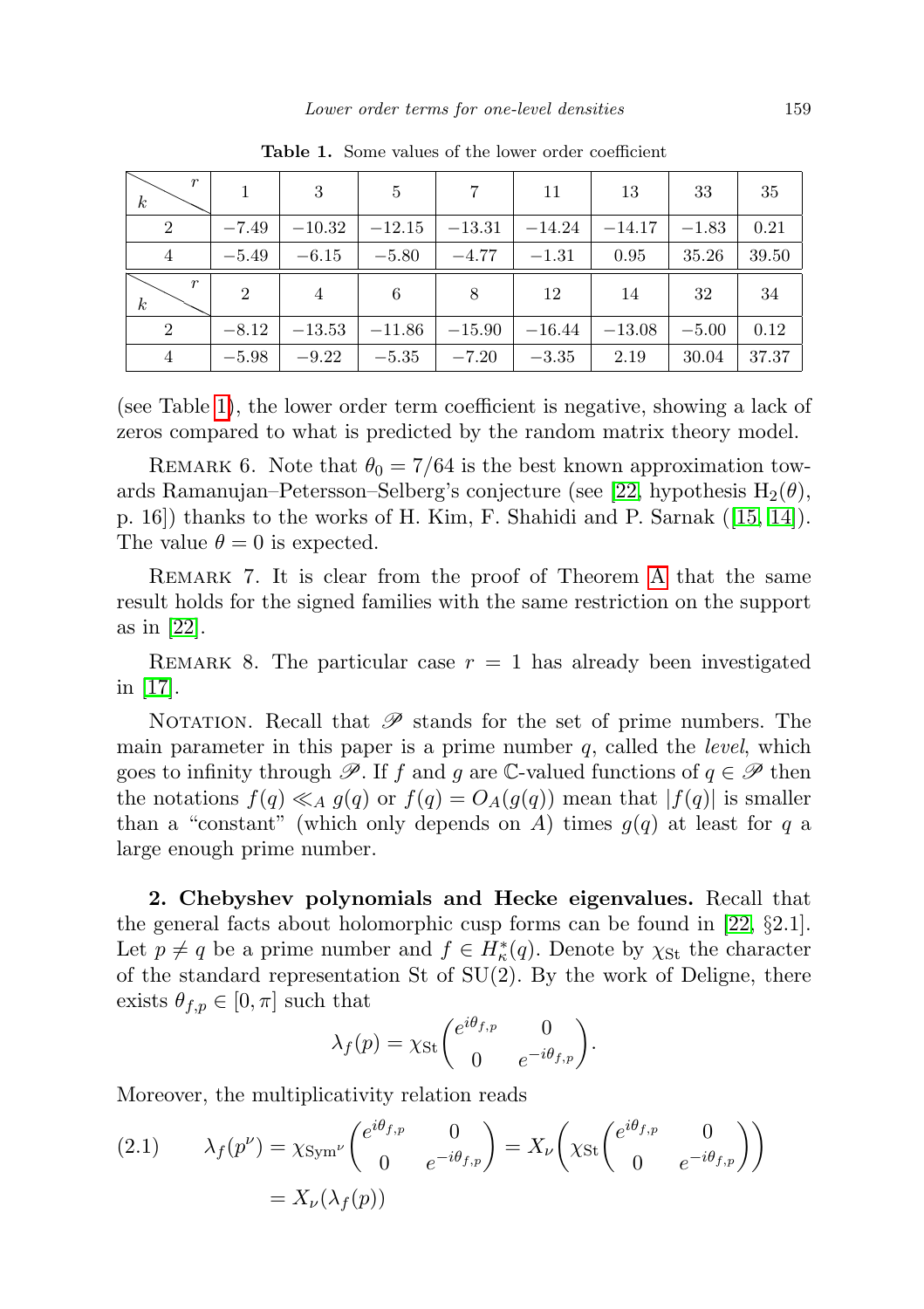where  $\chi_{\text{Sym}^{\nu}}$  is the character of the irreducible representation Sym<sup> $\nu$ </sup>St of  $SU(2)$  and the polynomials  $X_{\nu}$  are defined by their generating series

<span id="page-7-2"></span>(2.2) 
$$
\sum_{\nu \geqslant 0} X_{\nu}(x) t^{\nu} = \frac{1}{1 - xt + t^2}.
$$

They are equivalently defined by

(2.3) 
$$
X_{\nu}(2\cos\theta) = \frac{\sin((\nu+1)\theta)}{\sin\theta}.
$$

These polynomials are known as Chebyshev polynomials of the second kind. Each  $X_{\nu}$  has degree  $\nu$ , is even if  $\nu$  is even and odd otherwise. The family  $(X_{\nu})_{\nu\geqslant0}$  is a basis for the polynomial vector space  $\mathbb{Q}[T]$ , orthonormal with respect to the inner product

<span id="page-7-1"></span>
$$
\langle P, Q \rangle_{\text{ST}} := \frac{1}{\pi} \int_{-2}^{2} P(x)Q(x) \sqrt{1 - \frac{x^2}{4}} dx.
$$

The following proposition lists the properties of Chebyshev polynomials needed for this work.

PROPOSITION 2.1.

• If  $\varpi \geqslant 0$  is any integer then

(2.4) 
$$
X_r^{\varpi} = \sum_{j=0}^{r\varpi} x(\varpi, r, j) X_j
$$

<span id="page-7-0"></span>with

$$
x(\varpi, r, j) := \langle X_r^{\varpi}, X_j \rangle_{\text{ST}} = \frac{2}{\pi} \int_0^{\pi} \frac{\sin^{\varpi}((r+1)\theta)\sin((j+1)\theta)}{\sin^{\varpi-1}\theta} d\theta.
$$

<span id="page-7-3"></span>In particular,

(2.5) 
$$
x(\varpi, r, j) = \begin{cases} 0 & \text{if } j \equiv r\varpi + 1 \pmod{2}, \\ \frac{\varpi}{1 + \varpi/2} & \text{if } \varpi \text{ is even, } r = 1 \text{ and } j = 0. \end{cases}
$$

<span id="page-7-4"></span>• If  $\alpha$  is a complex number of norm 1 and  $n \geq 0$  is an integer then

(2.6) 
$$
\alpha^{n} + \alpha^{-n} = \begin{cases} 2X_{0}(\alpha + \alpha^{-1}) & \text{if } n = 0, \\ X_{1}(\alpha + \alpha^{-1}) & \text{if } n = 1, \\ X_{n}(\alpha + \alpha^{-1}) - X_{n-2}(\alpha + \alpha^{-1}) & \text{otherwise.} \end{cases}
$$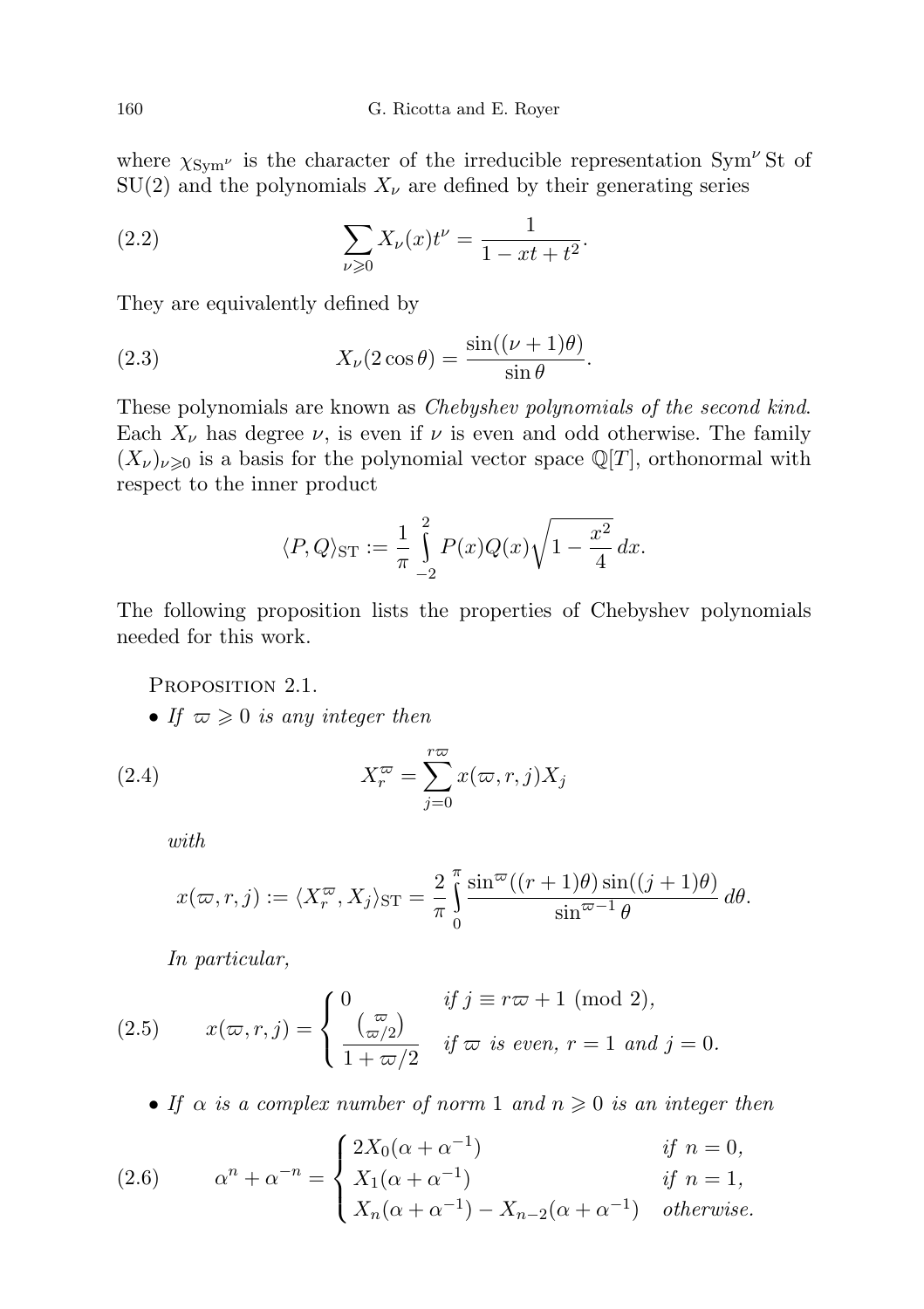• If  $\alpha$  is a complex number of norm 1 and  $r, n \geq 1$  are integers then

<span id="page-8-0"></span>(2.7) 
$$
S(\alpha; n, r) := \sum_{j=0}^{r} \alpha^{n(2j-r)} = \delta_{2|r} + \sum_{\substack{1 \le j \le r \\ j \equiv r \pmod{2} \\ j \equiv r \pmod{2}}} [\alpha^{jn} + \alpha^{-jn}]
$$

$$
= \sum_{\substack{0 \le j \le r \\ j \equiv r \pmod{2} \\ m \equiv x}} [X_{jn}(\alpha + \alpha^{-1}) - X_{jn-2}(\alpha + \alpha^{-1})]
$$

where  $X_{-1} = X_{-2} = 0$  by convention.

<span id="page-8-1"></span>• If  $r \geq 1$  and  $n \geq 1$  are integers then

(2.8) 
$$
\sum_{\substack{0 \le j \le r \\ j \equiv r \, (\text{mod } 2)}} [X_{jn} - X_{jn-2}] = \sum_{j=0}^r (-1)^j X_{n-2}^j X_{n(r-j)}
$$

<span id="page-8-2"></span>where  $X_{-1} = X_{-2} = 0$  by convention.

• If  $l \geqslant 0$  is an integer then the expansion of  $X_l$  in the canonical basis of  $\mathbb{Q}[T]$  is

(2.9) 
$$
X_{l} = \sum_{\substack{0 \le u \le l \\ u \equiv l \pmod{2}}} (-1)^{(l-u)/2} \binom{(l+u)/2}{u} T^{u}.
$$

*Proof.* The first point follows from the fact that  $X_r^{\varpi}$  is a polynomial of degree  $r\varpi$ , which is even if  $r\varpi$  is even and odd otherwise. Thus, [\(2.4\)](#page-7-0) is the expansion of this polynomial in the orthonormal basis  $(X_j)_{0\leq j\leq r\bar{\omega}}$ . The second point follows from the equality

$$
2\cos(n\theta)\sin\theta = \sin((n+1)\theta) - \sin((n-1)\theta).
$$

If  $\alpha = \exp(i\theta)$  then this equality combined with [\(2.3\)](#page-7-1) leads to

$$
2\cos(n\theta) = X_n(2\cos\theta) - X_{n-2}(2\cos\theta),
$$

which is the desired result since  $2 \cos \theta = \alpha + \alpha^{-1}$  and  $2 \cos(n\theta) = \alpha^{n} + \alpha^{-n}$ . The third point is a direct consequence of the second one, of the direct computation

$$
S(\alpha; n, r) = \frac{\alpha^{n(r+1)} - \alpha^{-n(r+1)}}{\alpha^n - \alpha^{-n}}
$$

and of

$$
X_r(\alpha^n + \alpha^{-n}) = X_r(2\cos(n\theta)) = \frac{\alpha^{n(r+1)} - \alpha^{-n(r+1)}}{\alpha^n - \alpha^{-n}}
$$

if  $\alpha = \exp(i\theta)$ . The fourth point is easily deduced from the fact that

$$
S(\alpha; n, r) = \sum_{j=0}^{r} (-1)^j X_{n-2}^j (\alpha + \alpha^{-1}) X_{n(r-j)}(\alpha + \alpha^{-1})
$$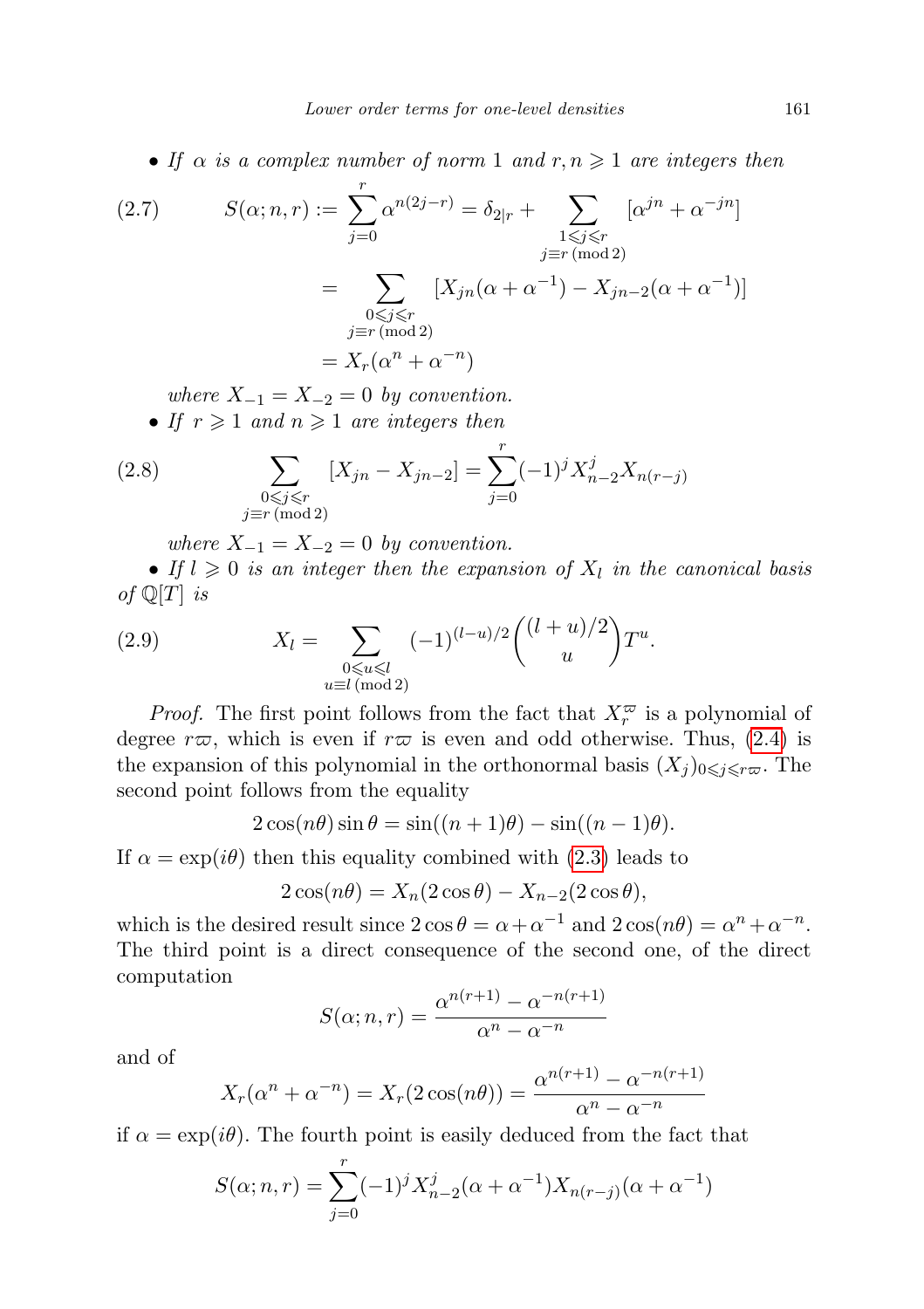for any complex number  $\alpha$  of norm 1. Let us prove the previous equality. According to [\[24,](#page-17-15) p. 727, first and second equations],

$$
\sum_{r\geq 0} X_{nr}(\alpha + \alpha^{-1})t^r = [1 + X_{n-2}(\alpha + \alpha^{-1})t] \sum_{r\geq 0} X_r(\alpha^n + \alpha^{-n})t^r.
$$

As a consequence,

$$
X_{nr}(\alpha + \alpha^{-1}) = X_r(\alpha^n + \alpha^{-n}) + X_{n-2}(\alpha + \alpha^{-1})X_{r-1}(\alpha^n + \alpha^{-n}),
$$

which implies

$$
X_r(\alpha^n + \alpha^{-n}) = \sum_{j=0}^r (-1)^j X_{n-2}^j(\alpha + \alpha^{-1}) X_{n(r-j)}(\alpha + \alpha^{-1}).
$$

The last point is obtained by developing  $(2.2)$  as an entire series in x.

3. Riemann's explicit formula for symmetric power L-functions. To study  $D_{1,q}[\Phi; r](f)$  for any  $\Phi \in \mathscr{S}_{\nu}(\mathbb{R})$ , we transform this sum over zeros into a sum over primes in the next proposition. In other words, we establish an explicit formula for symmetric power L-functions.

<span id="page-9-0"></span>PROPOSITION 3.1. Let  $r \geq 1$  and  $f \in H^*_\kappa(q)$  for which Hypothesis Nice(r, f) holds and let  $\Phi \in \mathscr{S}_{\nu}(\mathbb{R})$ . Then

$$
D_{1,q}[\Phi;r](f) = \left[\hat{\Phi}(0) + \frac{(-1)^{r+1}}{2}\Phi(0)\right] + \frac{\hat{\Phi}(0)}{\log(q^r)}\left[C_{\infty} + 2(-1)^{r+1}C_{\text{PNT}} - 2\delta_{2|r}C\right] + P_q^1[\Phi;r](f) + \sum_{m=0}^{r-1} (-1)^m P_q^2[\Phi;r,m](f) + P_q^3[\Phi;r](f) + O\left(\frac{1}{\log^3(q^r)}\right)
$$

where  $C_{\text{PNT}}$  is defined in [\(1.1\)](#page-3-1), C in [\(1.2\)](#page-3-2),  $C_{\infty}$  in [\(1.3\)](#page-3-3) and

$$
P_q^1[\Phi; r](f) := -\frac{2}{\log(q^r)} \sum_{\substack{p \in \mathcal{P} \\ p \nmid q}} \lambda_f(p^r) \frac{\log p}{\sqrt{p}} \widehat{\Phi}\left(\frac{\log p}{\log(q^r)}\right),
$$
  
\n
$$
P_q^2[\Phi; r, m](f) := -\frac{2}{\log(q^r)} \sum_{\substack{p \in \mathcal{P} \\ p \nmid q}} \lambda_f(p^{2(r-m)}) \frac{\log p}{p} \widehat{\Phi}\left(\frac{2 \log p}{\log(q^r)}\right),
$$
  
\n
$$
P_q^3[\Phi; r](f) := -\frac{2}{\log(q^r)} \sum_{\substack{p \in \mathcal{P} \\ p \nmid q}} \sum_{\substack{1 \le j \le r \\ j \equiv r \pmod{2}}} \left(\lambda_f(p^{jn}) - \lambda_f(p^{jn-2})\right)
$$
  
\n
$$
\times \frac{\log p}{p^{n/2}} \widehat{\Phi}\left(\frac{n \log p}{\log(q^r)}\right)
$$

for any integer  $m \in \{0, \ldots, r-1\}.$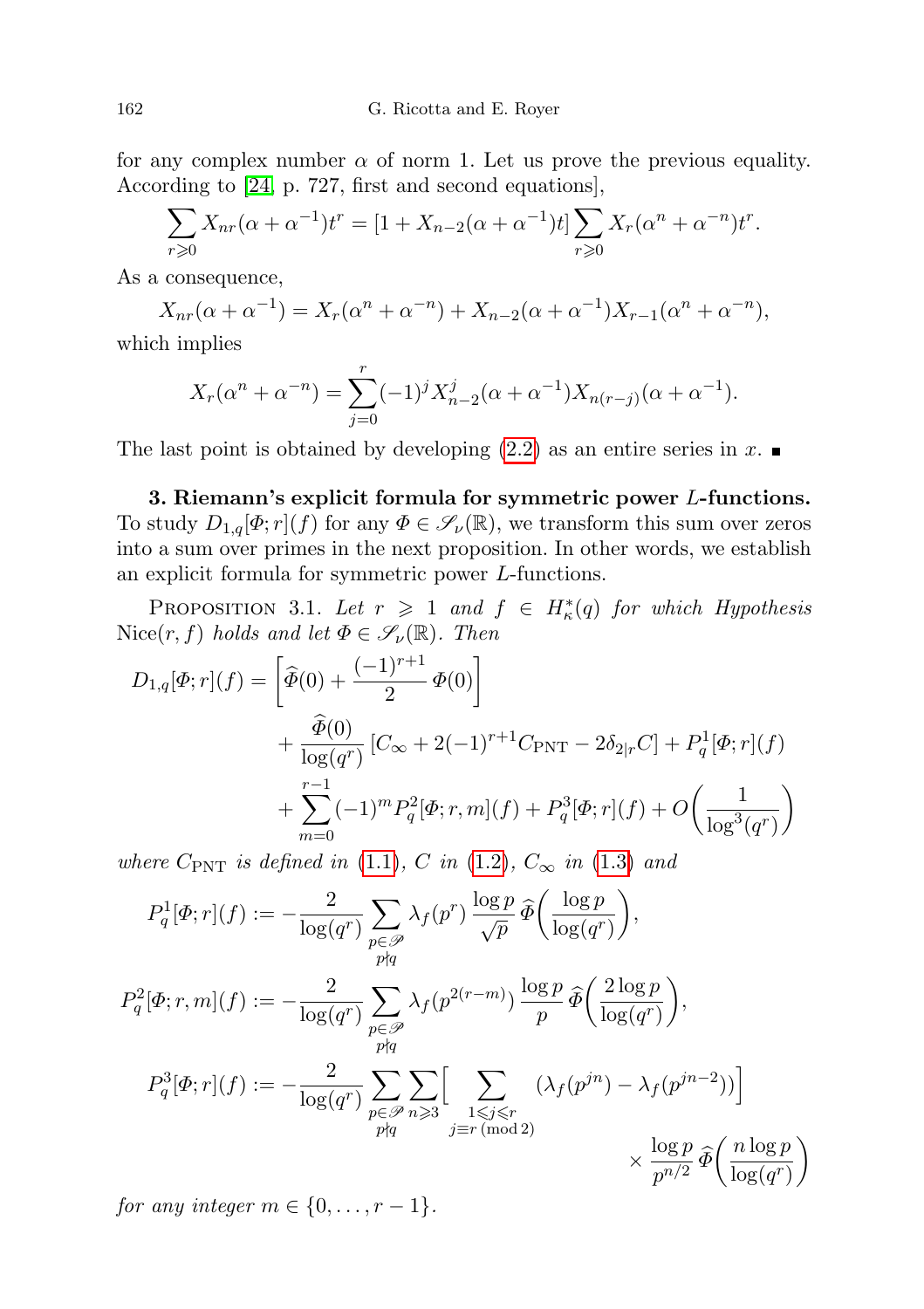Proof. Let

$$
G(s) := \Phi\bigg(\frac{\log(q^r)}{2i\pi}\bigg(s-\frac{1}{2}\bigg)\bigg).
$$

From [\[13,](#page-17-16) (4.11) and (4.14)] we get

(3.1) 
$$
D_{1,q}[\Phi; r](f) = \hat{\Phi}(0) + C_{\infty} \frac{\hat{\Phi}(0)}{\log(q^r)} + Q + O\left(\frac{1}{\log^3(q^r)}\right)
$$

where

$$
Q := -\frac{2}{\log(q^r)} \sum_{p \in \mathscr{P}} \sum_{n=1}^{+\infty} \left[ \sum_{j=0}^r \alpha_j(p)^{jn} \beta_j(p)^{(r-j)n} \right] \widehat{\Phi}\left(\frac{n \log p}{\log(q^r)}\right) \frac{\log p}{p^{n/2}}.
$$

Note that the contribution of the prime  $q$  to  $\mathbb Q$  is given by

$$
-\frac{2}{r}\sum_{n=1}^{+\infty} \left(\frac{\lambda_f(q)^r}{\sqrt{q}}\right)^n \widehat{\Phi}\left(\frac{n}{r}\right) \ll \frac{1}{q^{(r+1)/2}}.
$$

For  $p\neq q$  we use

$$
\sum_{j=0}^{r} \alpha_f(p)^{jn} \beta_f(p)^{(r-j)n} = S(\alpha_f(p); n, r)
$$

with the notation of [\(2.7\)](#page-8-0). We obtain

$$
S(\alpha_f(p); 1, r) = X_r(\alpha_f(p) + \alpha_f(p)^{-1}) = \lambda_f(p^r)
$$

according to [\(2.1\)](#page-6-1). This term contributes to  $P_q^1[\Phi; r](f)$ . Then

$$
S(\alpha_f(p); 2, r) = \sum_{\substack{0 \le j \le r \\ j \equiv r \pmod{2}}} [X_{2j}(\alpha_f(p) + \alpha_f(p)^{-1}) - X_{2j-2}(\alpha_f(p) + \alpha_f(p)^{-1})]
$$
  

$$
= \sum_{j=0}^r (-1)^j X_{2(r-j)}(\alpha_f(p) + \alpha_f(p)^{-1}) \quad \text{(cf. (2.8))}
$$
  

$$
= \sum_{m=0}^{r-1} (-1)^m \lambda_f(p^{2(r-m)}) + (-1)^r.
$$

As a consequence,

<span id="page-10-0"></span>(3.2) 
$$
Q = P_q^1[\Phi; r](f) + \sum_{m=0}^{r-1} (-1)^m P_q^2[\Phi; r, m](f) - \frac{2}{\log(q^r)} S_3 - \frac{2}{\log(q^r)} \sum_{\substack{p \in \mathcal{P} \\ p \nmid q}} \sum_{n \ge 3} S(\alpha_f(p); n, r) \frac{\log p}{p^{n/2}} \widehat{\Phi}\left(\frac{\log(p^n)}{\log(q^r)}\right) + O\left(\frac{1}{q}\right)
$$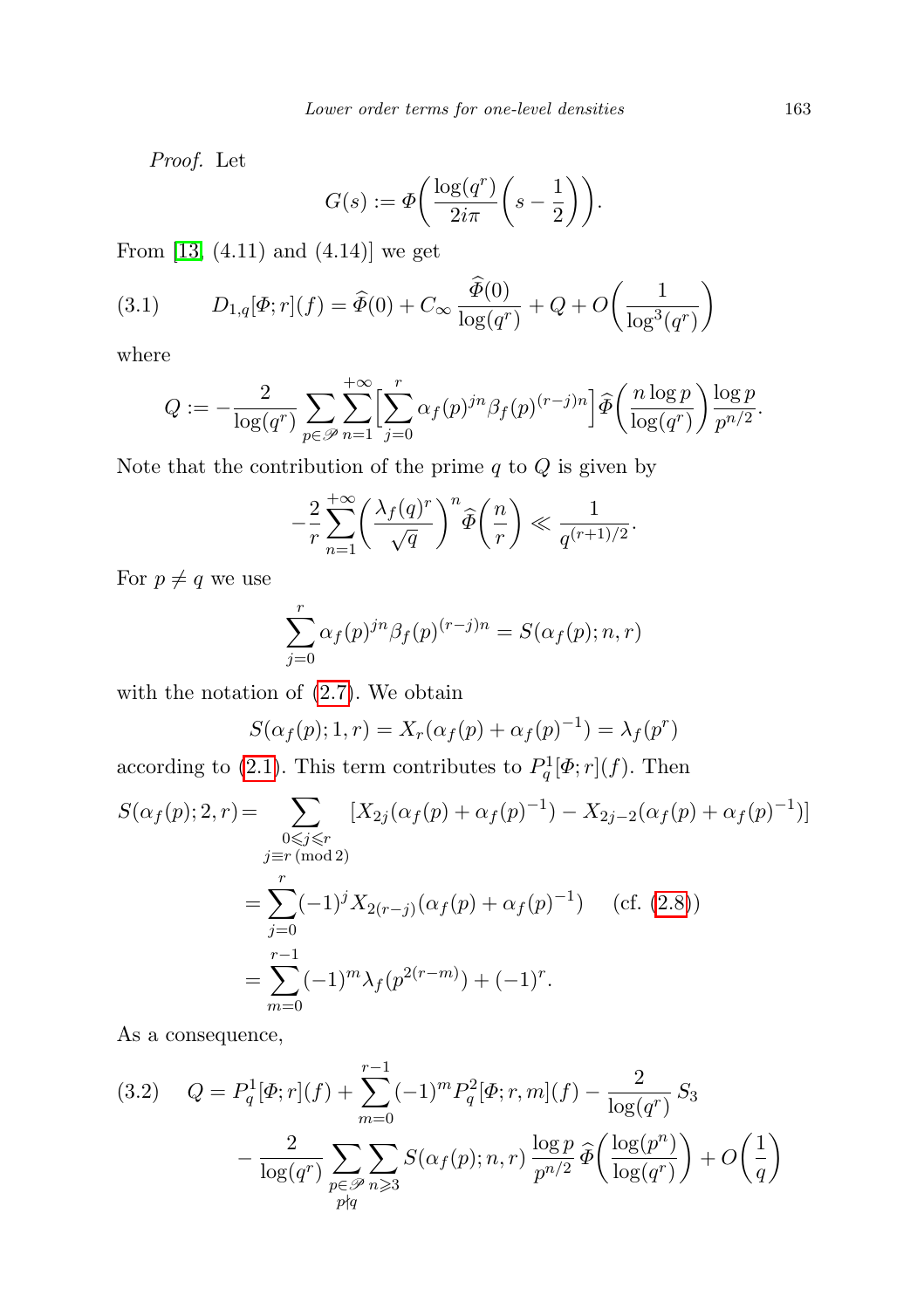where

$$
S_3 := (-1)^r \sum_{p \in \mathscr{P}} \frac{\log p}{p} \widehat{\Phi}\left(\frac{\log(p^2)}{\log(q^r)}\right).
$$

By partial summation,

$$
S_3 = (-1)^r \int_1^{+\infty} \frac{\theta(t)}{t^2} \left( \widehat{\Phi} \left( \frac{2 \log t}{\log(q^r)} \right) - \frac{2}{\log(q^r)} \widehat{\Phi}' \left( \frac{2 \log t}{\log(q^r)} \right) \right) dt.
$$

Then

$$
S_3 = (-1)^r \int_{1}^{+\infty} \left( \widehat{\Phi}\left(\frac{2\log t}{\log(q^r)}\right) - \frac{2}{\log(q^r)} \widehat{\Phi}'\left(\frac{2\log t}{\log(q^r)}\right) \right) \frac{dt}{t}
$$

$$
+ (-1)^r \int_{1}^{+\infty} \frac{\theta(t) - t}{t} \left( \widehat{\Phi}\left(\frac{2\log t}{\log(q^r)}\right) - \frac{2}{\log(q^r)} \widehat{\Phi}'\left(\frac{2\log t}{\log(q^r)}\right) \right) \frac{dt}{t}.
$$

Using the Prime Number Theorem in the totally explicit form

$$
\theta(t) = t + O(te^{-c\sqrt{\log t}})
$$

for some absolute constant  $c > 0$  and the facts that  $\widehat{\Phi}(u) = \widehat{\Phi}(0) + O(u^2)$ and  $\widehat{\Phi}'(u) \ll |u|$ , we get

$$
S_3 = (-1)^r \frac{\log(q^r)}{2} \int_0^{+\infty} \widehat{\Phi}(u) du - (-1)^r \int_0^{+\infty} \widehat{\Phi}'(u) du
$$

$$
+ (-1)^r \widehat{\Phi}(0) \int_1^{+\infty} \frac{\theta(t) - t}{t^2} dt + O\left(\frac{1}{\log^2(q^r)}\right)
$$

and finally

<span id="page-11-0"></span>(3.3) 
$$
S_3 = (-1)^r \frac{\log(q^r)}{4} \Phi(0) + (-1)^r \widehat{\Phi}(0) \left(1 + \int_1^{+\infty} \frac{\theta(t) - t}{t^2} dt\right) + O\left(\frac{1}{\log^2(q^r)}\right).
$$

Equations  $(3.3)$  and  $(3.2)$  entail that

<span id="page-11-1"></span>(3.4) 
$$
Q = P_q^1[\Phi; r](f) + \sum_{m=0}^{r-1} (-1)^m P_q^2[\Phi; r, m](f)
$$

$$
- \frac{2}{\log(q^r)} \sum_{\substack{p \in \mathcal{P} \\ p \nmid q}} \sum_{n \ge 3} S(\alpha_f(p); n, r) \frac{\log p}{p^{n/2}} \widehat{\Phi}\left(\frac{\log(p^n)}{\log(q^r)}\right)
$$

$$
+ \frac{(-1)^{r+1}}{2} \Phi(0) + 2(-1)^{r+1} C_{\text{PNT}} \frac{\widehat{\Phi}(0)}{\log(q^r)} + O\left(\frac{1}{\log^3(q^r)}\right).
$$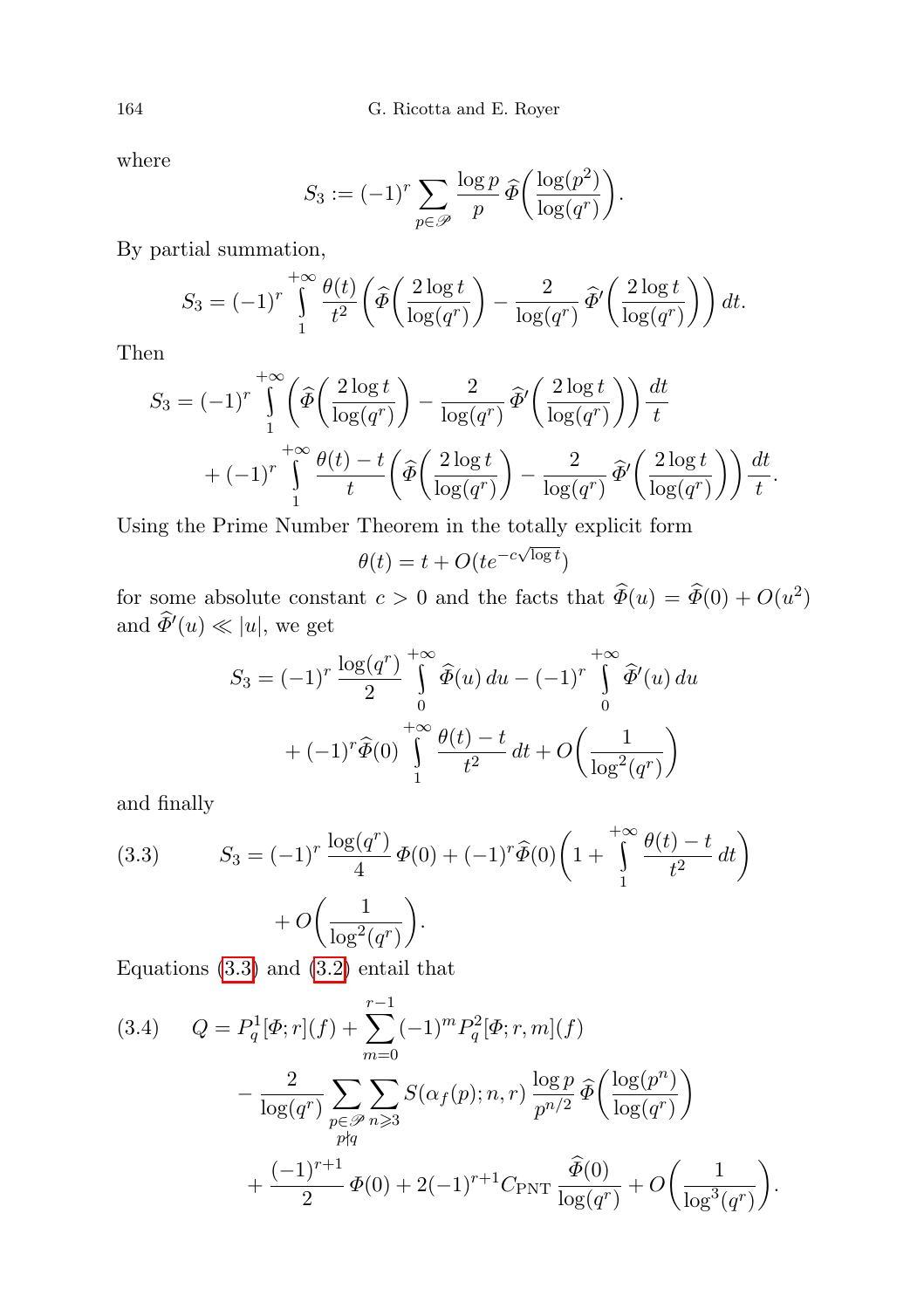According to  $(2.1)$  and  $(2.7)$ , we have

$$
S(\alpha_f(p); n, r) = \delta_{2|r} + \sum_{\substack{1 \leqslant j \leqslant r \\ j \equiv r \pmod{2}}} [\lambda_f(p^{jn}) - \lambda_f(p^{jn-2})].
$$

Since  $\widehat{\Phi}(u) = \widehat{\Phi}(0) + O(u^2)$ , the contribution of  $\delta_{2|r}$  leads to

$$
\sum_{\substack{p \in \mathcal{P} \\ p \nmid q}} \sum_{n \geqslant 3} \frac{\log p}{p^{n/2}} \widehat{\Phi}\left(\frac{n \log p}{\log(q^r)}\right) = \sum_{p \in \mathcal{P}} \sum_{n \geqslant 3} \frac{\log p}{p^{n/2}} \widehat{\Phi}(0) + O\left(\frac{1}{\log^2(q^r)}\right)
$$

$$
= \sum_{p \in \mathcal{P}} \frac{\log p}{p^{3/2} - p} \widehat{\Phi}(0) + O\left(\frac{1}{\log^2(q^r)}\right).
$$

According to the previous estimate and equation [\(3.4\)](#page-11-1), we get

$$
Q = P_q^1[\Phi; r](f) + \sum_{m=0}^{r-1} (-1)^m P_q^2[\Phi; r, m](f) + P_q^3[\Phi; r](f) + \frac{(-1)^{r+1}}{2} \Phi(0) + 2(-1)^{r+1} C_{\text{PNT}} \frac{\hat{\Phi}(0)}{\log(q^r)} - 2\delta_{2|r} C \frac{\hat{\Phi}(0)}{\log(q^r)} + O\left(\frac{1}{\log^3(q^r)}\right).
$$

Finally, the result is deduced from this equation for Q and  $(3.1)$ .

4. Proof of Theorem [A.](#page-4-0) The aim of this part is to determine an asymptotic expansion of

<span id="page-12-1"></span>
$$
\sum_{f \in H_{\kappa}^*(q)} \omega_q(f) D_{1,q}[\Phi; r](f) =: \mathbb{E}_q^h(D_{1,q}[\Phi; r]).
$$

According to Proposition [3.1](#page-9-0) and the proof of [\[22,](#page-17-0) (4.6) and (4.7)], if

$$
(4.1) \qquad \qquad \nu < \left(1 - \frac{1}{2(\kappa - 2\theta)}\right) \frac{2}{r^2}
$$

then

<span id="page-12-0"></span>(4.2) 
$$
\mathbb{E}_q^{\text{h}}(D_{1,q}[\Phi; r]) = \left[\hat{\varPhi}(0) + \frac{(-1)^{r+1}}{2} \Phi(0)\right] + \frac{\hat{\varPhi}(0)}{\log(q^r)} \left[C_{\infty} + 2(-1)^{r+1} C_{\text{PNT}} - 2\delta_{2|r} C\right] + \mathbb{E}_q^{\text{h}}(P_q^3[\Phi; r](f)) + O\left(\frac{1}{\log^3(q^r)}\right).
$$

The first term in [\(4.2\)](#page-12-0) is the main term given in Theorem [A.](#page-4-0) We now estimate the penultimate term of [\(4.2\)](#page-12-0) via the Petersson trace formula given in [\[22,](#page-17-0) Proposition 2.2]. For completeness, we recall that this formula uses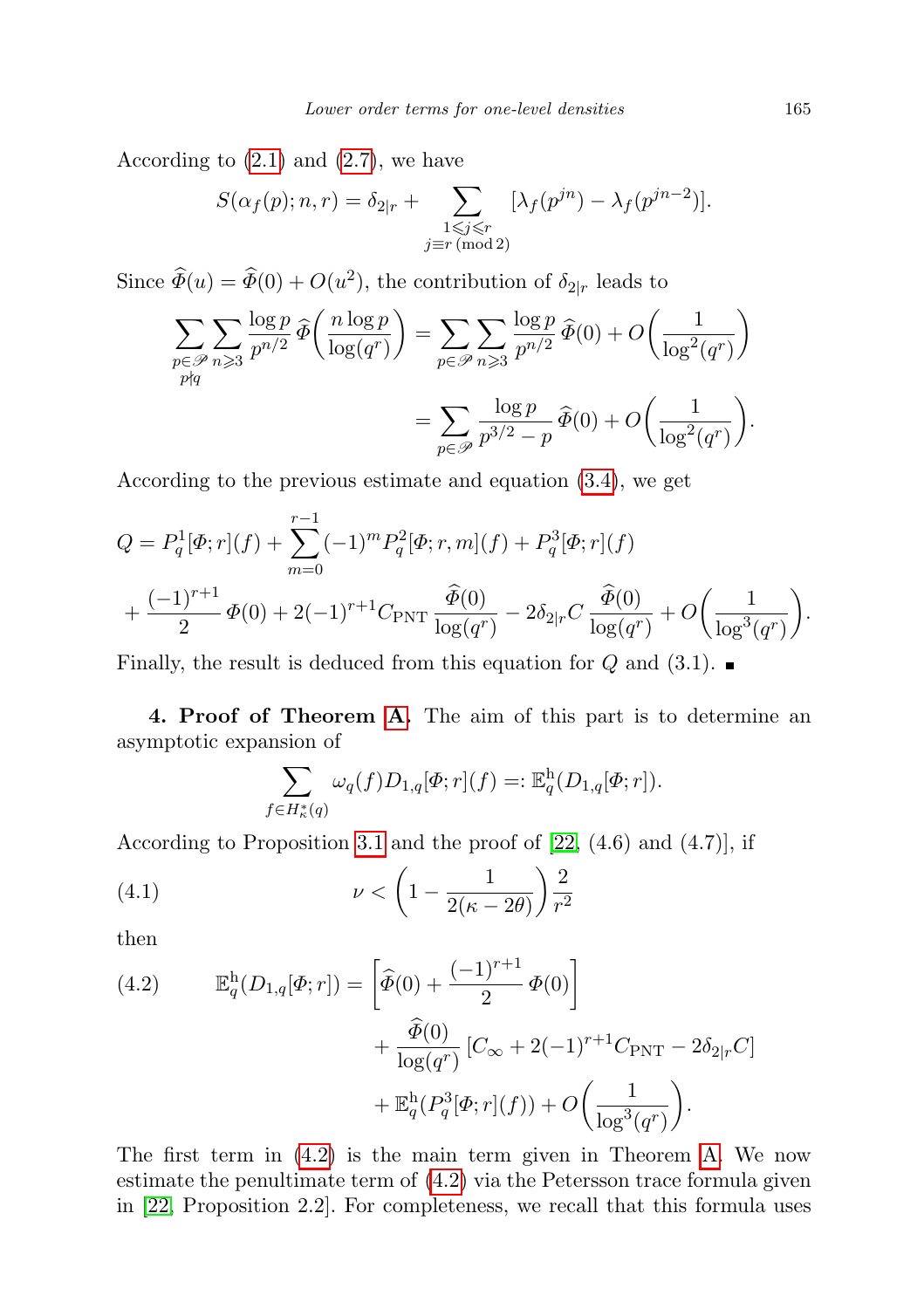166 G. Ricotta and E. Royer

the  $\Delta$  symbol defined for any integers l, m and n by

$$
\Delta_l(m,n) := \delta(m,n) + 2\pi i^{\kappa} \sum_{\substack{c \geqslant 1 \\ l|c}} \frac{S(m,n;c)}{c} J_{\kappa-1}\left(\frac{4\pi\sqrt{mn}}{c}\right)
$$

where  $\delta(m, n)$  is 1 if  $m = n$  and 0 otherwise,  $S(m, n; c)$  is a Kloosterman sum and  $J_{\kappa-1}$  is the Bessel J function. The Petersson trace formula leads to **E** h 3 3 3

$$
\mathbb{E}_q^{\mathrm{h}}(P_q^3[\Phi; r]) = \mathbb{P}_{q,\mathrm{new}}^3[\Phi; r] + \mathbb{P}_{q,\mathrm{old}}^3[\Phi; r]
$$

where

$$
\mathbb{P}^3_{q,\text{new}}[\varPhi;r] = -\frac{2}{\log(q^r)} \sum_{\substack{p \in \mathcal{P} \\ p \nmid q}} \sum_{\substack{n \geqslant 3 \\ j \equiv r \, (\text{mod } 2)}} \left[ \sum_{\substack{1 \leqslant j \leqslant r \\ j \equiv r \, (\text{mod } 2)}} \left( \Delta_q(p^{jn},1) - \Delta_q(p^{jn-2},1) \right) \right]
$$

$$
\times \frac{\log p}{p^{n/2}} \widehat{\varPhi}\left(\frac{n \log p}{\log(q^r)}\right)
$$

and

$$
\begin{split} &\mathbb{P}^3_{q,\text{old}}[\varPhi;r] = \frac{2}{q\log(q^r)}\sum_{l|q^{\infty}}\frac{1}{l}\\ &\times \sum_{\substack{p\in \mathscr{P} \\ p\nmid q}}\sum_{n\geqslant 3}\Bigl[\sum_{\substack{1\leqslant j\leqslant r \\ j\equiv r\,(\text{mod}\,2)}}\bigl(\varDelta_1(p^{jn}l^2,1)-\varDelta_1(p^{jn-2}l^2,1)\bigr)\Bigr]\frac{\log p}{p^{n/2}}\,\widehat{\varPhi}\biggl(\frac{n\log p}{\log(q^r)}\biggr). \end{split}
$$

Let us estimate the new part which can be written as

$$
\begin{aligned} \mathbb{P}^3_{q,\text{new}}[\varPhi;r] \\ = -\frac{2(2\pi i^{\kappa})}{\log(q^r)} \sum_{\substack{1 \leqslant j \leqslant r \\ j \equiv r \:(\text{mod}\:2)}} \sum_{n \geqslant 3} (\mathbb{P}^3_{q,\text{new}}[\varPhi;r,jn] - \mathbb{P}^3_{q,\text{new}}[\varPhi;r,jn-2]) \end{aligned}
$$

where

<span id="page-13-0"></span>(4.3) 
$$
\mathbb{P}^3_{q,\text{new}}[\varPhi;r,k] := \sum_{\substack{p \in \mathcal{P} \\ p \neq q}} \frac{\log p}{p^{n/2}} \widehat{\varPhi}\left(\frac{\log p}{\log(q^{r/n})}\right) \times \sum_{\substack{c \geqslant 1 \\ q \mid c}} \frac{S(p^k, 1; c)}{c} J_{\kappa-1}\left(\frac{4\pi\sqrt{p^k}}{c}\right).
$$

By  $[22, \text{Lemma } 3.10]$  $[22, \text{Lemma } 3.10]$ , the *c*-sum in  $(4.3)$  is bounded by

$$
\frac{\tau(q)}{\sqrt{q}} \begin{cases} \left(\frac{\sqrt{p^k}}{q}\right)^{1/2} & \text{if } p > q^{2/k}, \\ \left(\frac{\sqrt{p^k}}{q}\right)^{\kappa-1} & \text{otherwise.} \end{cases}
$$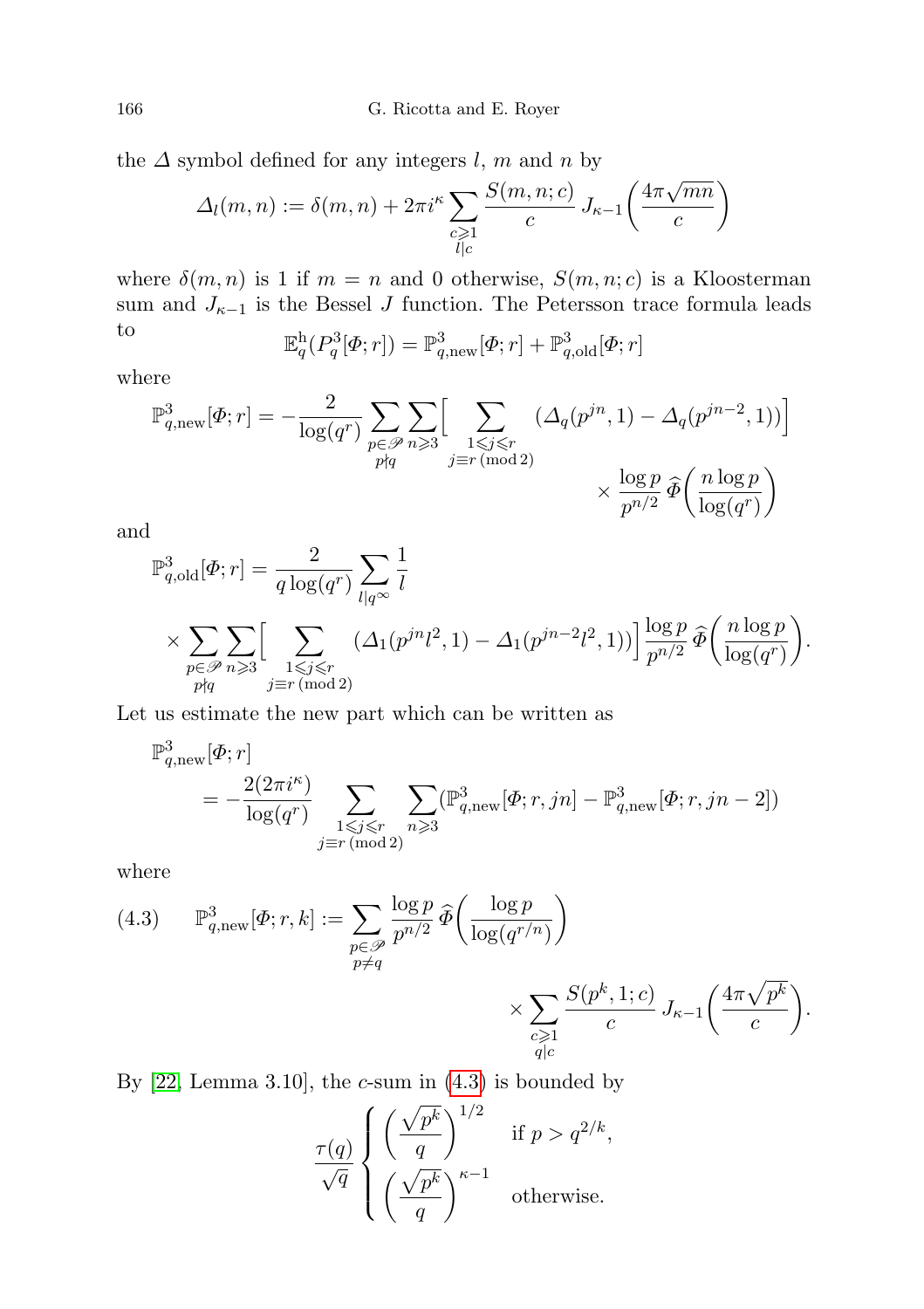We deduce

$$
\begin{split} \sum_{n\geqslant 3}\mathbb{P}^3_{q,\text{new}}[\varPhi;r,jn] &\ll \frac{\tau(q)}{q^{\kappa-1/2}}\sum_{n\geqslant 3}\sum_{p\leqslant q^{r\nu/n}}\frac{1}{p^{n/2}}\,p^{rn(\kappa-1)/2}\log p\\ &\ll \frac{\tau(q)}{q^{\kappa-1/2}}\sum_{3\leqslant n\leqslant \nu r\log q/\log 2}\frac{1}{n}\,q^{\nu r[((\kappa-1)r-1)n/2+1]/n}\\ &\ll \frac{\tau(q)}{q^{\kappa-1/2}}\,q^{\nu r[(\kappa-1)r-1]/2}q^{\nu r/3}\log\log(3q)\ll \frac{1}{q^{1/2}} \end{split}
$$

as soon as  $\nu < 2/r^2$  (and in particular if [\(4.1\)](#page-12-1) is satisfied). We make the same computations for  $jn-2$  and find then that  $\mathbb{P}^3_{q,\text{new}}[\Phi; r, k]$  is an admissible error term. The old part is

$$
\mathbb{P}^3_{q,\text{old}}[\Phi;r] = \frac{2(2\pi i^{\kappa})}{q\log(q^r)} \sum_{\substack{1 \le j \le r \\ j \equiv r \, (\text{mod } 2)}} \sum_{n \ge 3} (\mathbb{P}^3_{q,\text{old}}[\Phi; r, jn] - \mathbb{P}^3_{q,\text{old}}[\Phi; r, jn-2])
$$

where

$$
\mathbb{P}^3_{q, \text{old}}[\Phi; r, k] := \sum_{\substack{p \in \mathcal{P} \\ p \neq q}} \frac{\log p}{p^{n/2}} \widehat{\Phi}\left(\frac{\log p}{\log(q^{r/n})}\right) \sum_{l | q^{\infty}} \frac{1}{l} \Delta_1(p^k l^2, 1).
$$

From  $[22, (3.2)$  $[22, (3.2)$  and  $(3.3)$ ] we have

$$
\sum_{l|q^{\infty}} \frac{1}{l} \,\Delta_1(p^k l^2, 1) \leq 2(k+1)
$$

so that

$$
\sum_{n\geqslant 3} \mathbb{P}^3_{q,\text{old}}[\varPhi;r,jn]\ll 1
$$

and similarly for  $\mathbb{P}^3_{q,old}[\Phi; r, jn-2]$ . Thus,  $\mathbb{E}^{\text{h}}_q(P_q^3[\Phi; r])$  enters the error term of size  $O(1/\log^3(q^r))$ .

Appendix A. Some comments on an aesthetic identity. It is possible to prove by induction on  $k_0 \geq 1$  the following equality in  $\mathbb{Q}[T]$ :

<span id="page-14-0"></span>(A.1) 
$$
X_{2k_0} - X_{2k_0-2}
$$
  
= 
$$
\sum_{j=0}^{k_0-1} \sum_{1 \le k_j < k_{j-1} < \dots < k_1 < k_0} (-1)^j \left[ \prod_{i=0}^{j-1} {2k_i \choose k_i - k_{i+1}} \right] \left\{ T^{2k_j} - {2k_j \choose k_j} \right\}.
$$

As a consequence, if  $K \geq 1$  then

<span id="page-14-1"></span>(A.2) 
$$
X_{2K+1} - X_{2K-1} = (-1)^K T \left( 1 + \sum_{1 \le k_0 \le K} (-1)^{k_0} X_{2k_0} - X_{2k_0 - 2} \right).
$$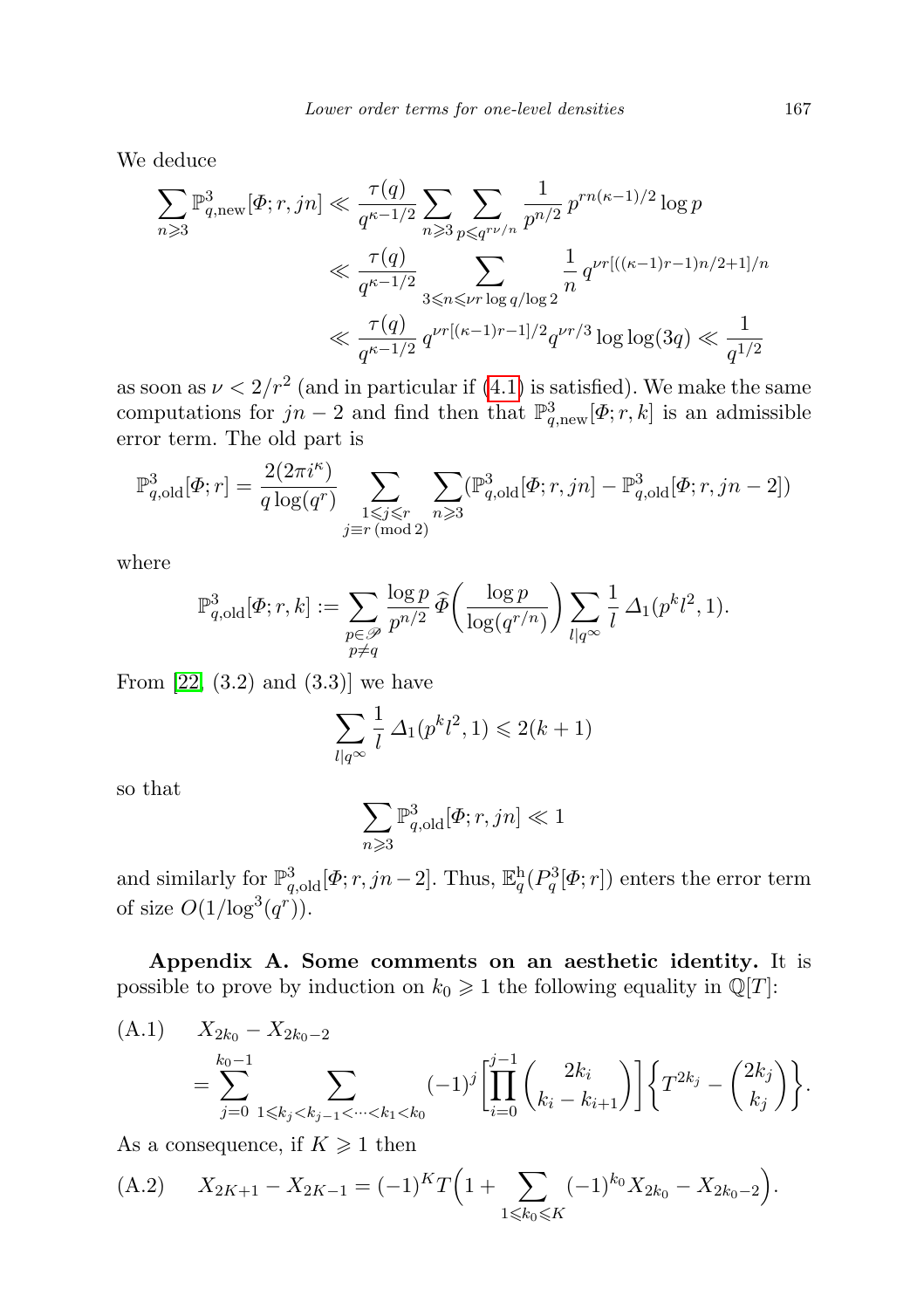Now, use [\(2.4\)](#page-7-0) with  $r = 1$  (so that  $X_1 = T$ ) to get from [\(A.1\)](#page-14-0) the equality

$$
X_{2k_0} - X_{2k_0-2}
$$
  
=  $\sum_{j=0}^{k_0-1} \sum_{1 \le k_j < k_{j-1} < \dots < k_1 < k_0} (-1)^j \left[ \prod_{i=0}^{j-1} {2k_i \choose k_i - k_{i+1}} \right] \left[ \sum_{l=0}^{2k_j} x(2k_j, 1, l) X_l - {2k_j \choose k_j} X_0 \right]$ 

and compare the coefficients of  $X_0$  to obtain, thanks to  $(2.5)$ , the equality

$$
\sum_{j=0}^{k_0-1} \sum_{1 \leq k_j < k_{j-1} < \dots < k_1 < k_0} (-1)^j \left[ \prod_{i=0}^{j-1} \binom{2k_i}{k_i - k_{i+1}} \right] \binom{2k_j}{k_j} \frac{k_j}{1 + k_j} = 0.
$$

We could have expressed formulas  $(A.1)$  and  $(A.2)$  in terms of Fourier coefficients of primitive forms to determine the lower order terms. However, this is definitely not the best way to proceed since it consists in decomposing the polynomial  $X_K - X_{K-2}$  in the canonical basis of  $\mathbb{Q}[T]$  and decomposing again each element of this canonical basis in the Chebyshev basis  $(X_l)_{l\in\mathbb{N}}$ .

Appendix B. S. J. Miller's identity and Chebyshev polynomials. S. J. Miller [\[18,](#page-17-17) (3.12), p. 6] recently proved that

(B.1) 
$$
\alpha_f(p)^K + \beta_f(p)^K = \sum_{\substack{0 \le k \le K \\ k \equiv K \pmod{2}}} c_{K,k} \lambda_f(p)^k
$$

where  $c_{K,k} = 0$  if  $k \equiv K + 1 \pmod{2}$  and

<span id="page-15-0"></span>
$$
c_{0,0} = 0,
$$
  
\n
$$
c_{2K,0} = 2(-1)^K \quad (K \ge 1),
$$
  
\n
$$
c_{2K,2L} = \frac{2(-1)^{K+L}K(K+L-1)!}{(2L)!(K-L)!} \quad (1 \le L \le K),
$$
  
\n
$$
c_{2K+1,2L+1} = \frac{(-1)^{K+L}(2K+1)(K+L)!}{(2L+1)!(K-L)!} \quad (0 \le L \le K).
$$

We would like to give a quick proof of this identity, the crucial tool being Chebyshev polynomials.

Proof of equation [\(B.1\)](#page-15-0). We know that

$$
\alpha_f(p)^K + \beta_f(p)^K = X_K(\lambda_f(p)) - X_{K-2}(\lambda_f(p))
$$

for  $K \geqslant 2$  according to [\(2.6\)](#page-7-4). Thus, the proof consists in decomposing the polynomial  $X_K - X_{K-2}$  in the canonical basis of  $\mathbb{Q}[T]$ . This can be done via [\(2.9\)](#page-8-2). It entails that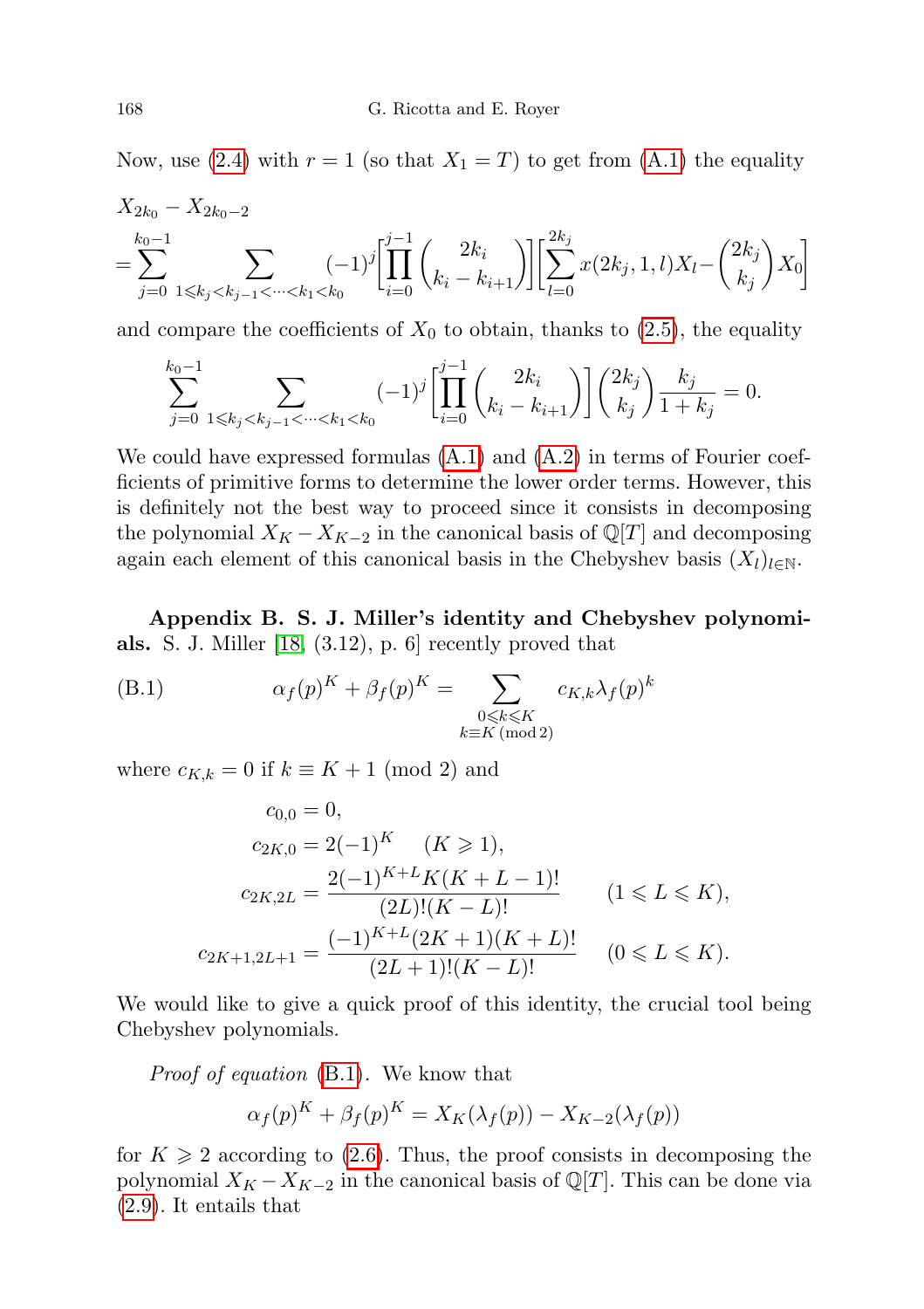$$
\alpha_f(p)^K + \beta_f(p)^K = \sum_{\substack{K-1 \le u \le K \\ u \equiv K \pmod{2}}} (-1)^{(K-u)/2} {((K+u)/2) \choose u} \lambda_f(p)^u
$$
  
+ 
$$
\sum_{\substack{0 \le u \le K-2 \\ u \equiv K \pmod{2}}} (-1)^{(K-u)/2} \left[ {((K+u)/2) \choose u} + {((K+u)/2-1) \choose u} \lambda_f(p)^u, \right]
$$

which is an equivalent formulation of  $(B.1)$ .

REMARK B.1. Equation [\(B.1\)](#page-15-0) could be used to recover the lower order terms coming from  $P_q^3[\Phi; r]$  but, once again, it is not the most clever way to proceed since it would imply decomposing the polynomials  $X_K - X_{K-2}$  in the canonical basis of  $\mathbb{Q}[T]$  at the beginning of the process and decomposing the polynomials  $T^j$  in the basis  $(X_r)_{r\geqslant 0}$  just before the end of the proof in order to be able to apply some trace formula for the Fourier coefficients of cusp forms.

Acknowledgements. The first author is financed by the ANR project "Aspects Arithmétiques des Matrices Aléatoires et du Chaos Quantique". He would like to thank the University of Nottingham, where this work was finished, for its hospitality. The second one is supported by the ANR project "Modunombres" and the Blaise Pascal University project "Nomex". Both authors would like to thank Karim Belabas for a fruitful discussion on numerical evaluations of constants and the anonymous referee for his comments.

## References

- <span id="page-16-3"></span>[1] T. Barnet-Lamb, D. Geraghty, M. Harris, and R. Taylor, A family of Calabi–Yau varieties and potential automorphy II, preprint, 2009: [http://www.math.harvard.](http://www.math.harvard.edu/~rtaylor/) [edu/˜rtaylor/.](http://www.math.harvard.edu/~rtaylor/)
- <span id="page-16-5"></span>[2] C. Batut, K. Belabas, D. Benardi, H. Cohen and M. Olivier, User's Guide to PARI-GP, [http://pari.math.u-bordeaux1.fr/.](http://pari.math.u-bordeaux1.fr/)
- <span id="page-16-6"></span>[3] D. Broadhurst, unpublished, [http://physics.open.ac.uk/˜dbroadhu/cert/cohenb3.ps](http://physics.open.ac.uk/~dbroadhu/cert/cohenb3.ps)  $(2005).$
- <span id="page-16-1"></span>[\[4\]](http://dx.doi.org/10.1155/S1073792804132455) J. Cogdell and P. Michel, On the complex moments of symmetric power L-functions at  $s = 1$ , Int. Math. Res. Notices 2004, no. 31, 1561–1617.
- <span id="page-16-4"></span>[5] H. Cohen, *High precision computation of Hardy–Littlewood constants*, unpublished, [http://www.math.u-bordeaux.fr/˜cohen/.](http://www.math.u-bordeaux.fr/~cohen/)
- <span id="page-16-0"></span>[\[6\]](http://dx.doi.org/10.1215/S0012-7094-03-11621-X) E. Fouvry and H. Iwaniec, Low-lying zeros of dihedral L-functions, Duke Math. J. 116 (2003), 189–217.
- <span id="page-16-2"></span>[7] S. Gelbart and H. Jacquet, A relation between automorphic representations of GL(2) and  $GL(3)$ , Ann. Sci. Ecole Norm. Sup.  $(4)$  11  $(1978)$ , 471–542.
- <span id="page-16-7"></span>[8] I. S. Gradshteyn and I. M. Ryzhik, Tables of Integrals, Series, and Products, 7th ed., Elsevier/Academic Press, Amsterdam, 2007.